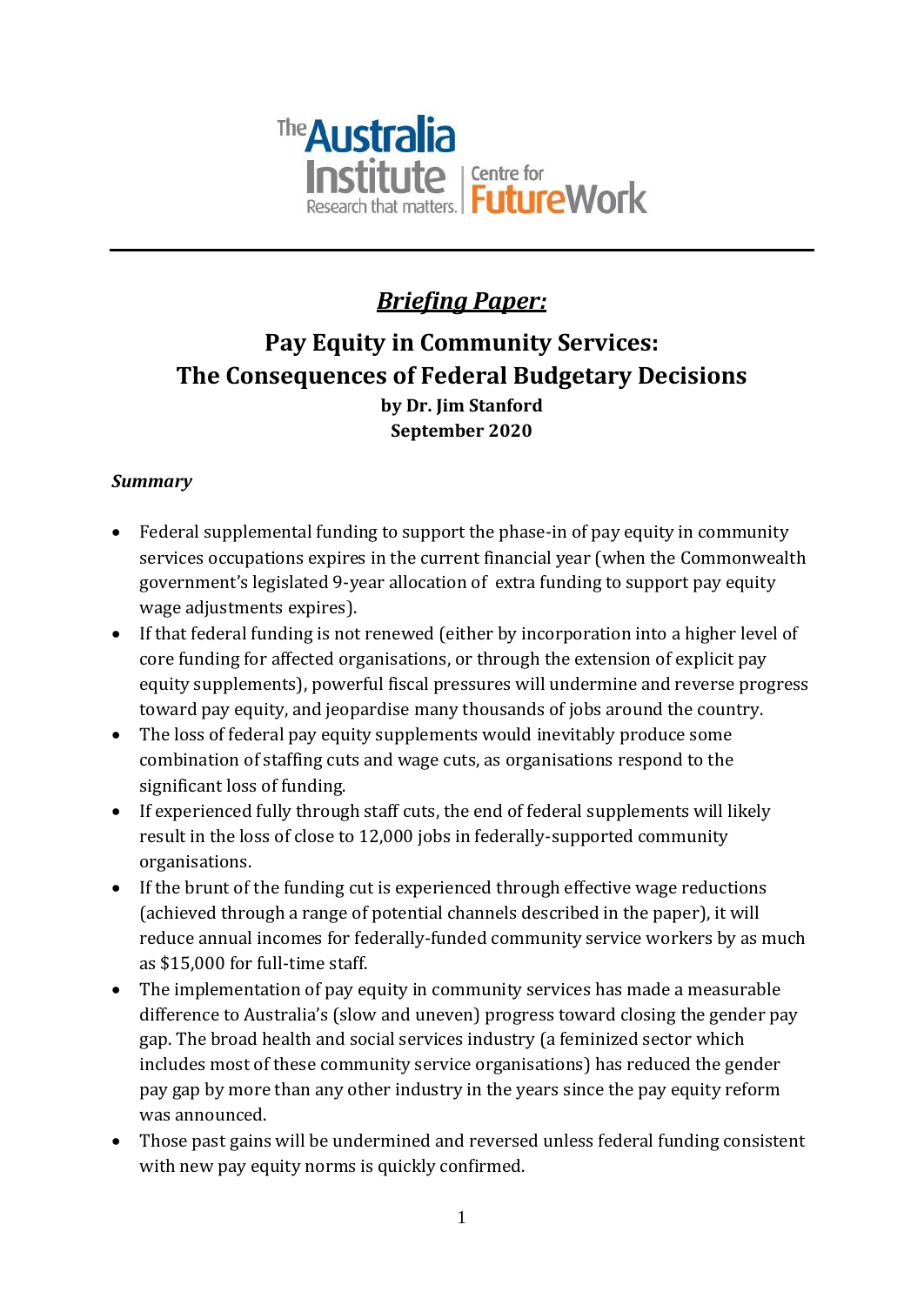#### *Introduction*

This year marks the culmination of a lengthy and historic reform that is transforming the nature of work and compensation in a wide range of community services industries. After years of research and advocacy, the Fair Work Commission issued an innovative Equal Remuneration Order in 2012 providing for major adjustments in wages paid in non-governmental community services jobs. The order was a response to long-standing gender pay inequity in this sector. Because of the largely feminised nature of most of the jobs (80% of this sector's workforce is women), and chronic underfunding by governments, wages in the sector lagged far behind comparable roles in other industries with comparable skill and work requirements. Wage increases ranging from 23% to 45% (on top of normal annual wage adjustments) have been phased in over the last 8 years; the last of these pay equity adjustments will occur on 1 December of this year. To support the transition to pay equity, the Commonwealth and state governments have been providing supplemental funding to affected organisations, to help offset the higher labour costs resulting from pay equity. Most state governments have already pledged to continue that financial support as a now-normal part of core funding for these services (delivered through various funding streams). The Commonwealth government, however, has made no such commitment, and the clock is now ticking for the community service organisations which provide these services. Future employment levels and compensation in the community services sector is thus clouded by this uncertainty about future federal funding.

The Commonwealth government's indecision regarding the renewal of supplementary funding for pay equity comes as Australia's economy is locked in an unprecedented downturn resulting from the COVID-19 pandemic. Hundreds of thousands of jobs have disappeared, an estimated 20% of Australian workers are unemployed or underemployed, and business and consumer confidence have been deeply shocked. Household consumer spending accounts for 55% of total GDP. The willingness and ability of working families to re-inject their earnings into the economy through consumer spending is essential to any sustainable economic recovery. At this moment, reducing compensation for community service workers by hundreds of millions of dollars per year, and/or eliminating thousands of jobs in the sector, would impose another blow that the Australian economy clearly cannot afford. The impact will be particularly felt in regional communities, which have already been hard hit by the ongoing migration of population and employment toward large cities, and the cumulative impact of economic and natural disasters: including drought, fires, floods and now the pandemic. For all these reasons – basic fairness for these workers, the quality and stability of care they provide, and recovery from the present recession – it is vital that Commonwealth funding for pay equity in this sector be confirmed and extended.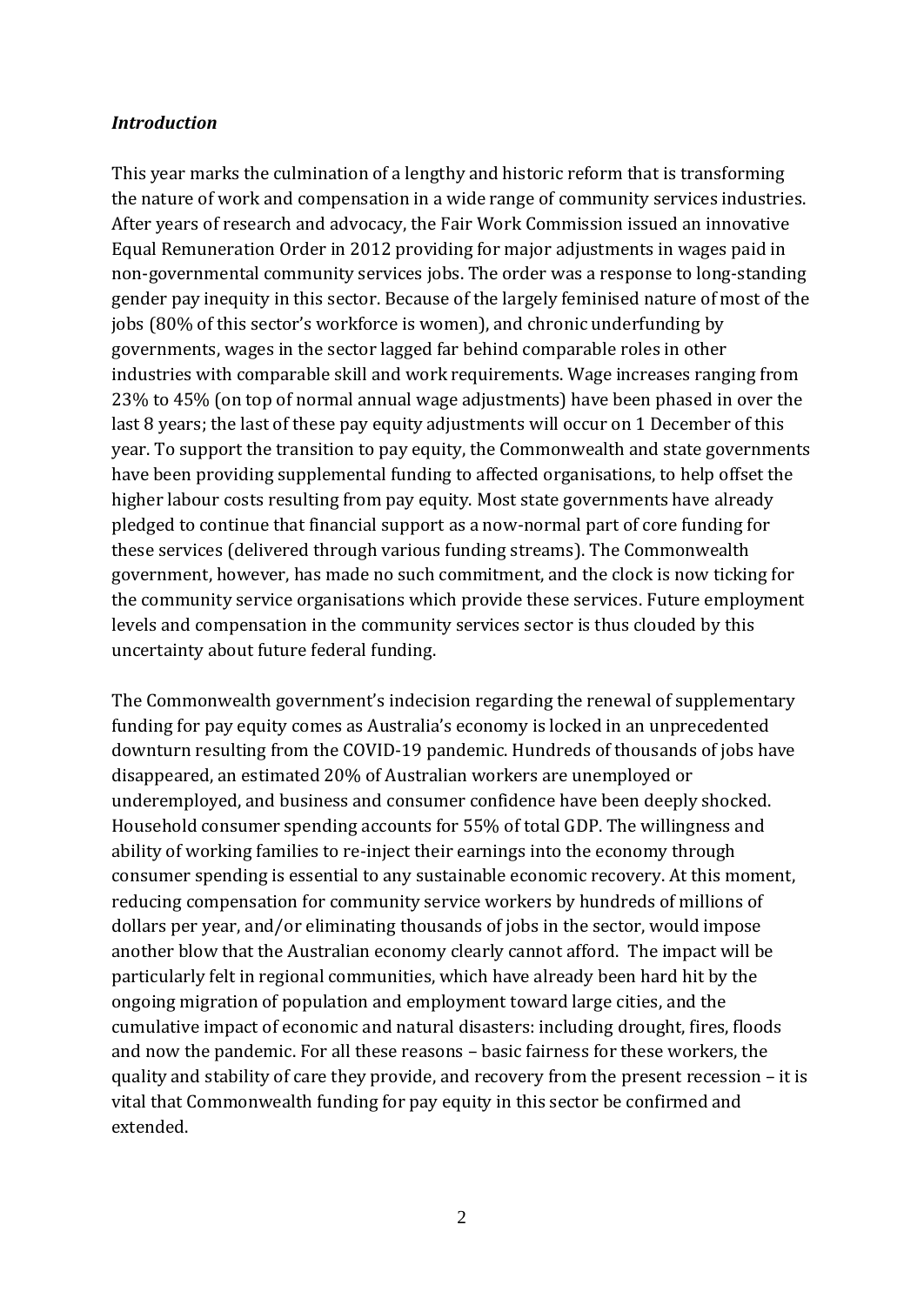# *Background*

In February 2012, the Fair Work Commission issued a landmark decision on a pay equity case launched initially by the Australian Services Union over systematic genderbased pay discrimination in various non-governmental community services occupations.<sup>1</sup> The FWC agreed that wages in these jobs were unduly low, relative to appropriate comparators in public sector workplaces, in large part because the vast majority of workers (around 80%) in community services are women. The FWC thus issued an Equal Remuneration Order (ERO) requiring that workers in these jobs receive special pay increases of between 23% and 45% (on top of normal annual wage increases through the Awards system). These pay equity adjustments were to be implemented in 9 annual steps, running from 1 December 2012 through 1 December 2020. Workers would also receive their normal annual wage increases each 1 July as a result of the regular operation of the national minimum wage and Awards system.

At the time, it was estimated that about 150,000 workers would be affected by the pay equity decision. The ERO applied to two categories of workers covered by the composite *Social, Community, Home Care and Disability Services Industry Award* (the SCHADS Award). Those two categories included Social and Community Services (SACS) and Crisis Assistance Supported Housing (CASH). Two other categories of SCHADS-covered workers (home care and family day care workers) were not affected by the ERO. The size of pay equity adjustments depended on the specific wage category of covered worker: they were larger (up to 45%) for workers in more senior job classifications (SACS Level 8), where the gender-driven pay gap relative to comparable public sector roles was considered greatest; they were smaller for more junior positions (equivalent to 23% for SACS Level 2 positions).

Community service organisations receive most of their funding through government grants and subsidies of various kinds: some provided by the Commonwealth government, some by state governments, and some through cost-shared programs involving both levels of government. The significant size of the pay equity adjustments, and the importance of labour costs in the overall budgets of affected organisations, 2 meant these organisations faced immediate financial challenges to pay for the wage adjustments. To recognise this challenge and support the transition to pay equity in this sector, the Commonwealth and state governments allocated special targeted funding supplements to assist affected organisations in paying the new labour costs as directed

<sup>&</sup>lt;sup>1</sup> See Fair Work Commission, "Decision: Equal Remuneration Case, 1 February 2012, [https://www.fwc.gov.au/documents/sites/remuneration/decisions/2012fwafb1000.htm.](https://www.fwc.gov.au/documents/sites/remuneration/decisions/2012fwafb1000.htm)

 $\frac{2}{3}$  The most affected service organisations (such as community mental health and settlement services) spend 80% or more of their total budgets on wages for workers who were covered by the ERO, and hence the pay equity award drove very significant increases in their total costs. See Australian Government, Department of Social Services, "Average SACS wage component percentages for eligible Commonwealth Programs," [https://www.dss.gov.au/communities-and-vulnerable-people/fair-pay-for-social-and-community-services](https://www.dss.gov.au/communities-and-vulnerable-people/fair-pay-for-social-and-community-services-workers/average-sacs-wage-component-percentages-for-eligible-commonwealth-programmes)[workers/average-sacs-wage-component-percentages-for-eligible-commonwealth-programmes.](https://www.dss.gov.au/communities-and-vulnerable-people/fair-pay-for-social-and-community-services-workers/average-sacs-wage-component-percentages-for-eligible-commonwealth-programmes)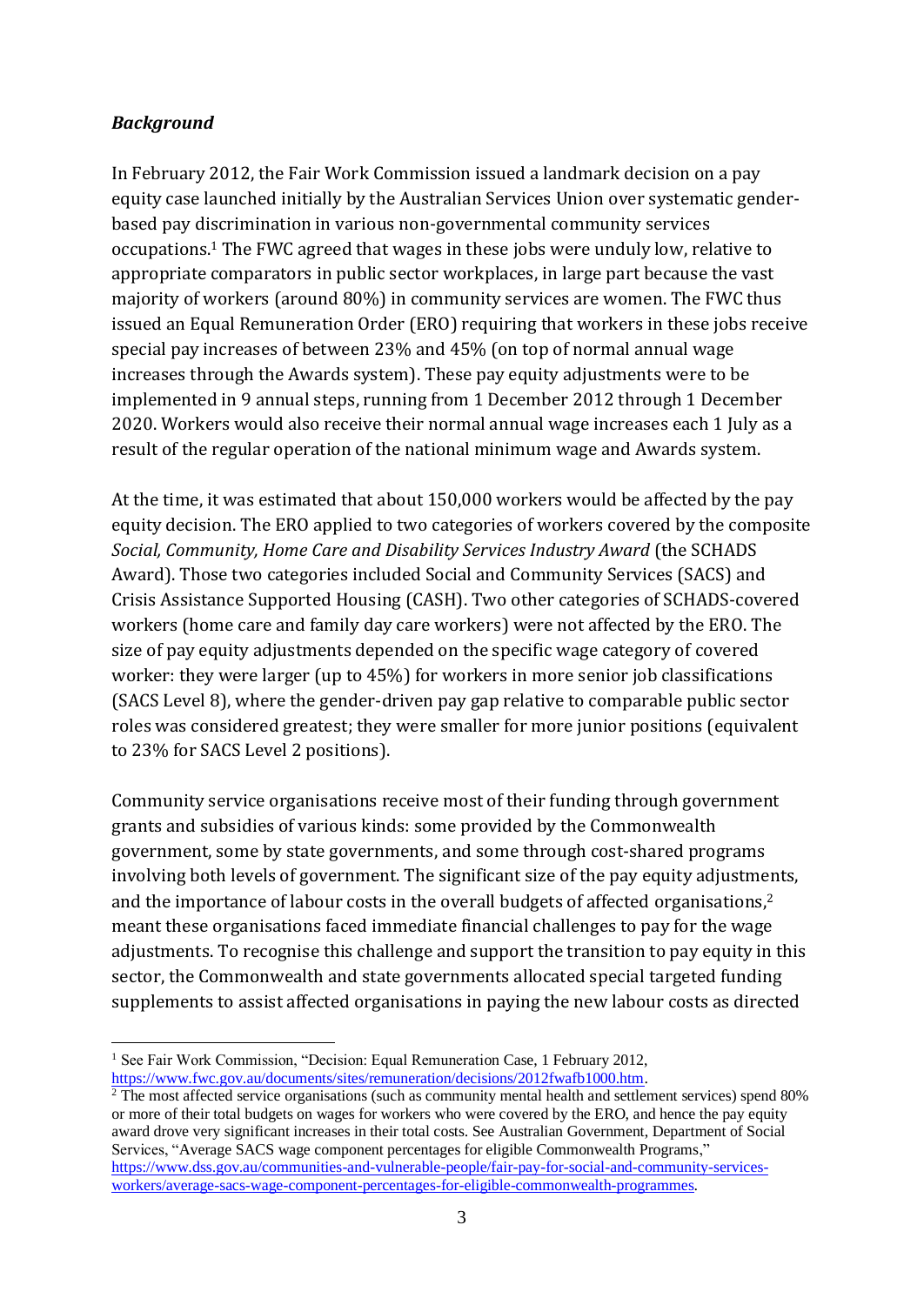by the ERO, while still maintaining their level of services. Those funds were allocated to organisations across the full range of affected services according to a complex set of formulae. In the Commonwealth's case, a special budgetary allocation – called the *Social and Community Services Pay Equity Special Account* <sup>3</sup>– was created to pay for these additional allocations. That account provided a total of \$2.8 billion over 8 years in supplements to federally-supported community service providers (both sole federalfunded programs, and the federal share of joint federal-state programs). The amounts paid out increased each year as the ERO wage increases were phased in.<sup>4</sup> In the final allotment under this Special Account, covering financial year 2020-21, \$576.5 million was budgeted by the Commonwealth government to support the final stages of the implementation of pay equity in federally-supported community service providers.

The ultimate step in the FWC's ERO timetable will be achieved on 1 December 2020. At that point, pay equity in this sector (as defined by the Commission, relative to comparable public sector occupations) will finally have arrived. However, this achievement is tempered by a significant threat. The Commonwealth government has yet to commit to maintaining any of its supplemental financial support, which has been critical in allowing affected organisations to meet the financial requirements of pay equity. Most state governments (including NSW, Victoria, WA, SA, Tasmania, and ACT5) have confirmed their willingness to support (through various budgetary channels) the ongoing additional costs associated with maintaining the new, higher level of wages now being paid in community services because of the ERO. But the Commonwealth government, despite concern expressed by community organisations and NGOs,<sup>6</sup> has yet to commit to maintaining any supplements to cover the extra pay equity costs. Thus, after the current, final installment of payments from the Special Account is completed this year, affected community organisations could be facing a substantial funding gap. That would inevitably jeopardise the historic progress toward pay equity that has been achieved in this sector.

#### *The Community Services Workforce*

At the time of the ERO in 2012, it was estimated that over 150,000 Australians were working in award-covered jobs within the scope of the pay equity pay increases.<sup>7</sup>

<sup>&</sup>lt;sup>3</sup> See Federal Register of Legislation, "Social and Community Services Pay Equity Special Account Act 2012," [https://www.legislation.gov.au/Details/C2017C00248.](https://www.legislation.gov.au/Details/C2017C00248)

<sup>&</sup>lt;sup>4</sup> The amount of additional funding increased each year for several reasons: the gradual implementation of the pay equity adjustments; normal increases in the level of base wages due to annual wage adjustments; and growth in the size of the affected workforce. Between 2015 and 2020, the annual federal special payments grew at an average annual rate of 17%.

<sup>5</sup> And discussions to confirm the maintenance of pay equity funding are continuing in Queensland and NT. <sup>6</sup> See Anna Patty, "Funding cut threatens community sector wage parity and services, ACOSS warns," *Sydney Morning Herald*, 16 December, 2019.

<sup>&</sup>lt;sup>7</sup> This estimate stems from Commonwealth government estimates submitted to the FWC during the course of the pay equity case; see "Equal Remuneration Case, Fair Work Australia: Australian Government Submission," 8 July, 2011, [https://www.fwc.gov.au/documents/sites/remuneration/submissions/austgovt\\_submission\\_08-jul-](https://www.fwc.gov.au/documents/sites/remuneration/submissions/austgovt_submission_08-jul-11.pdf)[11.pdf.](https://www.fwc.gov.au/documents/sites/remuneration/submissions/austgovt_submission_08-jul-11.pdf)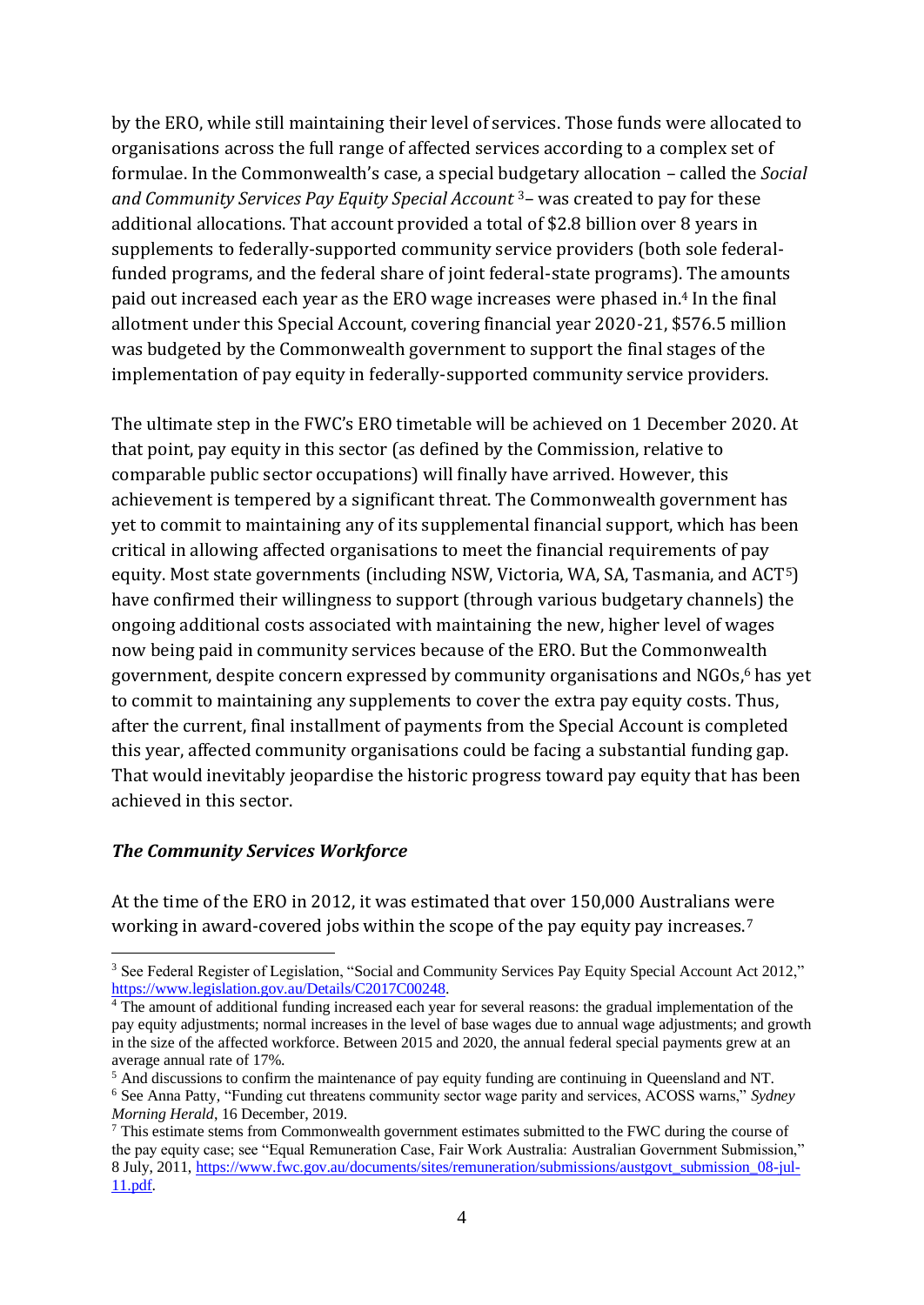Because part-time work is very common in community services work, this was equivalent to under 100,000 full-time equivalent positions.

Workers in a wide range of specific community service jobs and functions (funded through an equally broad variety of fiscal arrangements involving the federal government, the state government, and other sources) fell under the initial scope of the ERO. These included:

- Disability support work
- Child protection, youth and family services
- Housing and homelessness services including youth refuges, and women's refuges
- Community mental health services & community alcohol and other drug services
- Domestic violence and women's services
- Aboriginal community welfare & legal services
- Community legal centres
- Migrant and settlement services
- Community and neighborhood centres
- Peak, policy and advocacy services

The Australian Bureau of Statistics reports employment data by industry and occupation through a range of different surveys and publications, and this data help to understand the relative importance of the ERO in the overall community services workforce. For example, the ABS's detailed quarterly labour force survey estimated employment in the overall (and very diverse) 'Social Assistance Services' sector at 317,000 positions in 2011.<sup>8</sup> By that measure, close to half of all workers in this broad sector were ultimately affected by the pay equity award. Another estimate of employment in the broad community services sector is provided by the ABS's quarterly data on employment by occupational sub-grouping. Two of those occupational categories overlap with the types of positions affected by the ERO: 'Health and Welfare Support Workers' and 'Carers and Aides.' (Both of these categories also include significant numbers of workers in other roles who were not affected by the ERO.) In 2011, the ABS counted some 521,000 workers employed in those two occupational categories. So by that estimate, close to 30% of workers in those categories would have been covered by the pay equity adjustments. By either measure, a very significant proportion (between 30 and 50%) of this important workforce received substantial economic benefits as a result of the ERO.

Moreover, the broad community services workforce has been one of the fastest-growing sources of new employment in the whole economy in the years since the ERO was first promulgated. That means that a growing number of Australian community services

<sup>8</sup> Author's calculations from ABS Catalogue 6291.0.55.003.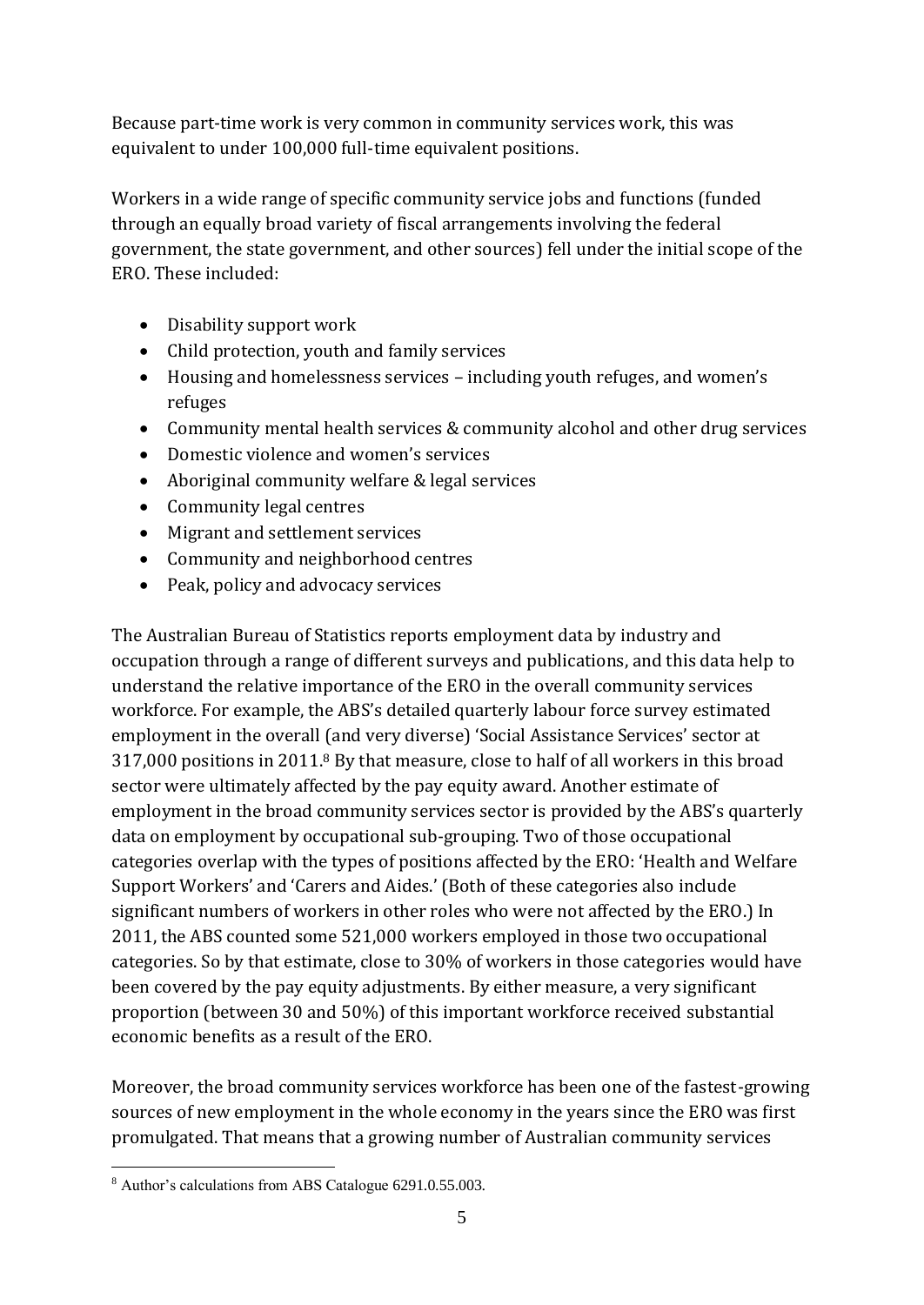workers, including many who were not employed at the time of the historic pay equity decision, have received substantially higher pay as a result of the decision.



**Figure 1. Rapid Growth of Community Services Employment, 2011-2020**

*Source: ABS Catalogue 6291.0.55.003, Table 6.*

According to the ABS's quarterly industry employment data, the combined 'Social Assistance Services' workforce has expanded by 58% since that original estimate was made in 2011 – reaching just over 500,000 employed workers in total in early 2020 (prior to the onset of the COVID-19 pandemic and resulting workplace restrictions). As illustrated in Figure 1, that represents a net increase in employment of some 175,000 new jobs. In contrast, overall employment in Australia grew by just 17% in the same period, less than one-third as fast.

Another measure of the expansion of community services employment is provided by the ABS's occupational employment data. Combined employment in the two occupational categories identified above as encompassing many ERO-affected workers ('Health and Welfare Support Workers' and 'Carers and Aides') grew by 40% in the same period. That represents a net increase in employment of over 200,000 new positions.

By either measure, it is clear that pay equity in this rapidly-growing sector has become even more important in the years since the ERO was issued. The rapid expansion of the community services sector, and the workforce which delivers those services, make it all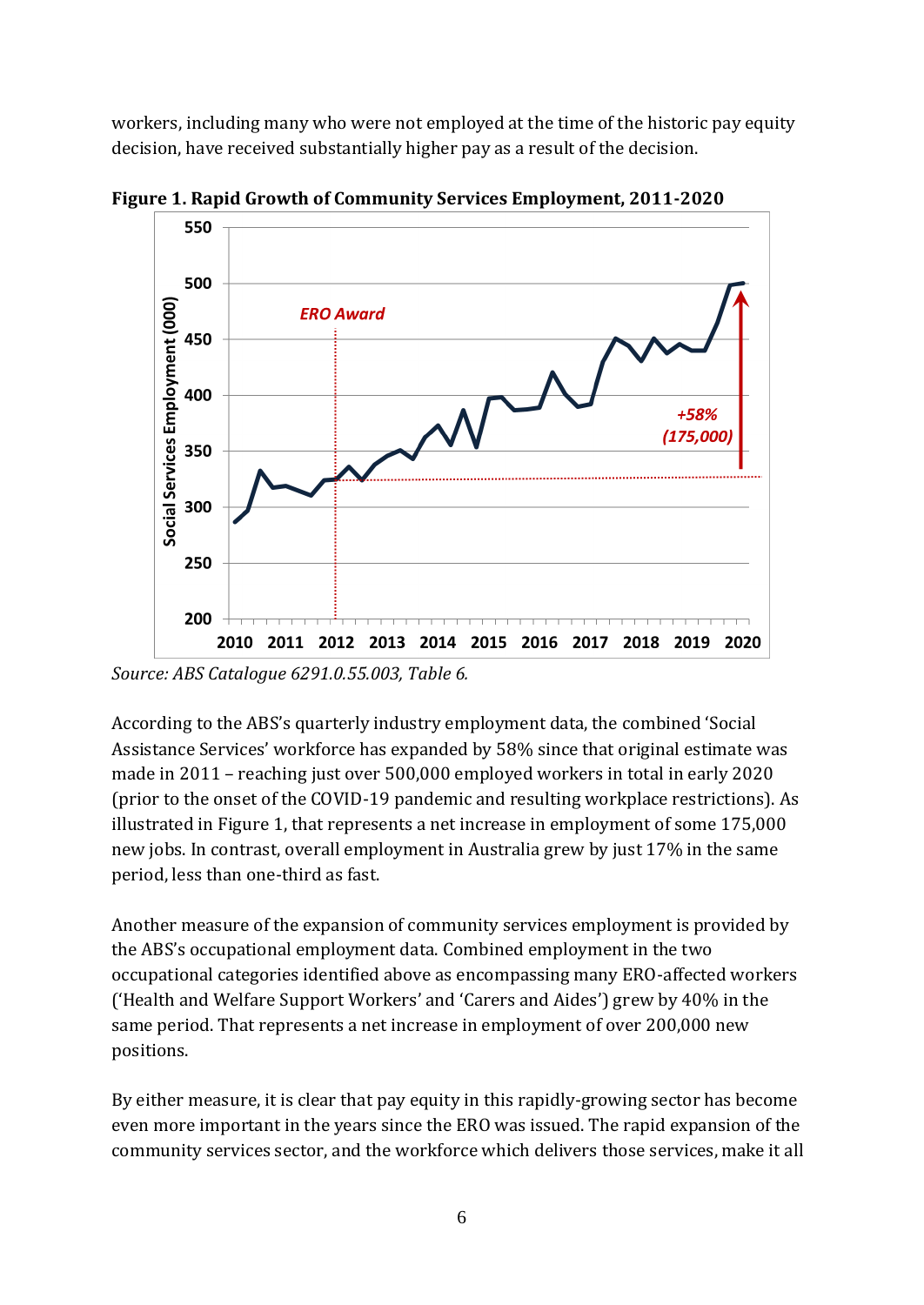the more critical that government ensure continuing financial support for the payment of equitable compensation to this mostly female workforce.

# *What Pay Equity Has Meant to Affected Workers*

The ERO required the implementation of special pay equity wage adjustments, phased in over an 8-year period, across several different classifications of workers covered by the SCHADS Modern Award. Those pay increases were issued on top of normal annual pay adjustments under the operation of the national minimum wage decisions and their flow-through impact on Award wage rates. Indeed, the ERO adjustments were implemented on a compound basis: each year's adjustment was applied to the prevailing wage at that time (including the effects of previous minimum wage adjustments). For that reason, the ultimate impact of the ERO was even larger, measured in dollar terms.



**Figure 2. Wage Gains for Social and Community Service Workers, 2011-2020**

*Source: Author's calculations from Fair Work Commission.*

Figure 2 illustrates the cumulative increases in wages for three classifications of workers covered by the ERO: SACS grades 2, 4 and 8. The combined compound increases (arising from annual Award wage increases each July and the pay equity increments each December) drove rapid growth in incomes.

Wage rates for junior SACS pay grades (Level 2) increased by a cumulative 60% between 2011 and 2020. Wages in senior classifications (Level 8) have effectively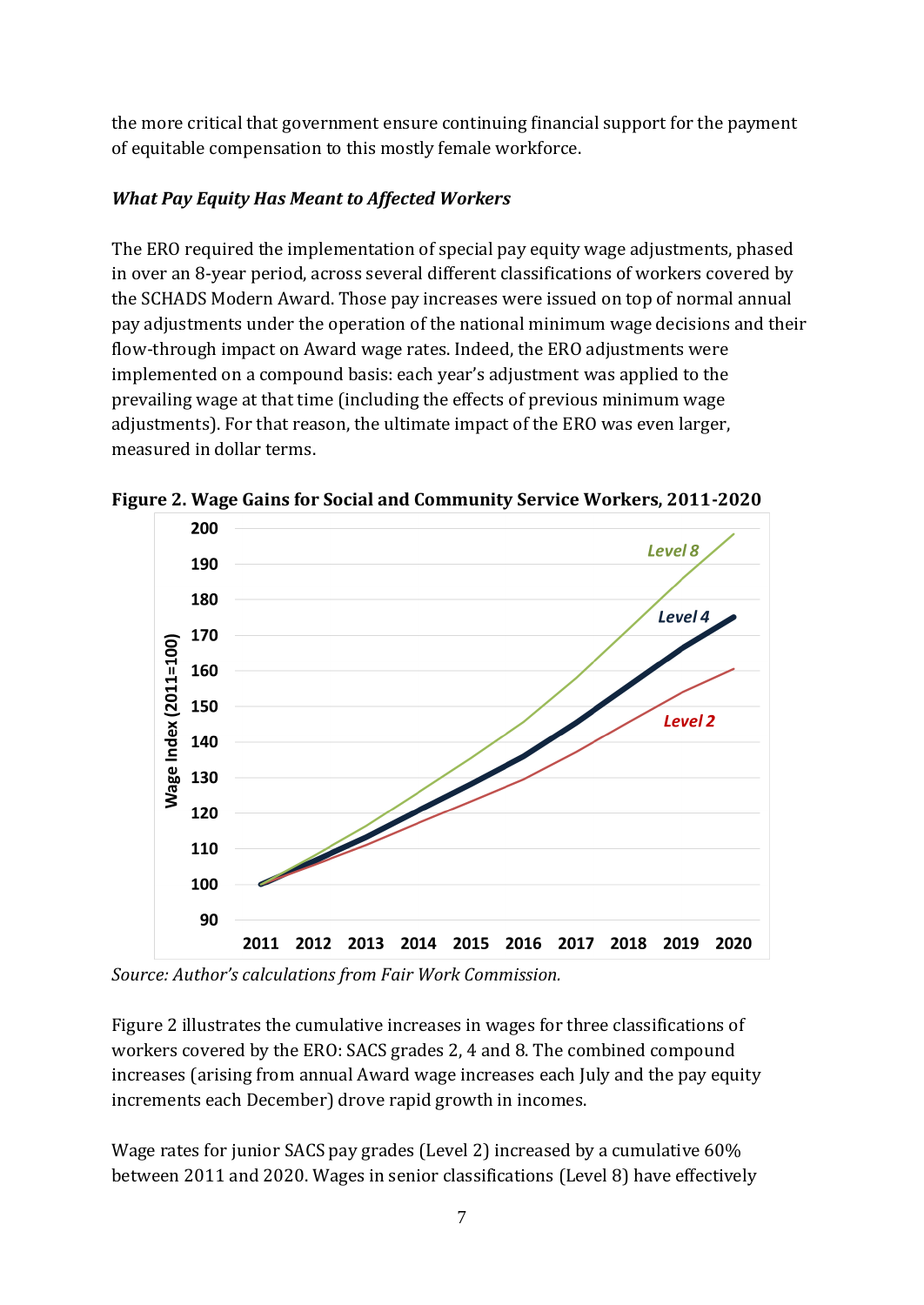doubled in the same time. Figure 2 also illustrates the path for an intermediate classification (Level 4), which has been widely used as a 'representative' wage rate for the broader ERO-covered workforce.<sup>9</sup> Wage rates at that level grew by a cumulative total of 75% relative to the 2011 starting point. In every case, the positive impact of the pay equity award led to much stronger wage improvements than were experienced in the broader labour market  $10<sup>10</sup>$ 

For individuals working in these classifications, the pay equity award has made an enormous difference to their standard of living. Using the SACS Level 4.1 wage specified in the SCHADS award as a benchmark, as of 1 July 2020 the base hourly wage reached \$35.63 per hour.<sup>11</sup> The cumulative increases in the award rate (combining both the annual wage adjustments each July and the December pay equity awards) have added \$15 per hour to their wages (or some \$30,000 per year for a full-time worker<sup>12</sup>). Wages for this work are still relatively low: the current SACS 4.1 wage rate is still about onefifth below the average hourly wage paid to full-time employees in the broader labour market.<sup>13</sup> But the pay equity adjustments have undeniably transformed the nature of compensation in this vital sector, and provided community services workers with much better opportunity to attain decent living standards for themselves and their families. For a typical employee at the SACS 4.1 level working year-round at 26 hours per week (the average weekly working hours in community services jobs $14$ ), the pay raises resulting from the ERO allow a solo parent with two children to earn enough to exceed the commonly-defined poverty threshold of 50% of median incomes.<sup>15</sup> But without the pay equity award, that family would be living below the poverty line – despite the parent being in year-round work at typical hours, performing a vital community service. For both the fair treatment of the workers providing community services, therefore, as well as the quality and sustainability of the services they deliver to their client populations, the ERO award has had a powerful and positive impact.

<sup>9</sup> See, for example, Australian Government, Department of Social Services, "Percentages used to calculate supplementation,[" https://www.dss.gov.au/our-responsibilities/communities-and-vulnerable-people/fair-pay-for](https://www.dss.gov.au/our-responsibilities/communities-and-vulnerable-people/fair-pay-for-social-and-community-services-workers/percentages-used-to-calculate-supplementation)[social-and-community-services-workers/percentages-used-to-calculate-supplementation.](https://www.dss.gov.au/our-responsibilities/communities-and-vulnerable-people/fair-pay-for-social-and-community-services-workers/percentages-used-to-calculate-supplementation)

<sup>&</sup>lt;sup>10</sup> In contrast, average nominal weekly wages in Australia increased by just 22% from end-2011 to end-2019; author's calculations from ABS Catalogue 6302.0.

<sup>&</sup>lt;sup>11</sup> Pay schedules under the SACS and CASH streams of the SCHADS Award are provided by the Fair Work Commission, "Social & community services industry pay rates," [https://www.fairwork.gov.au/pay/minimum](https://www.fairwork.gov.au/pay/minimum-wages/social-and-community-services-industry-pay-rates)[wages/social-and-community-services-industry-pay-rates.](https://www.fairwork.gov.au/pay/minimum-wages/social-and-community-services-industry-pay-rates) Hourly pay for SACS Level 4.1 varies slightly across states, but only by a few cents.

<sup>&</sup>lt;sup>12</sup> Keep in mind that the prevalence of part-time work in community services work is very high, so the level of full-time earnings should not be interpreted as representative of income levels for most workers in the sector. Almost half of employees in the broader 'Social Assistance Services' sector in Australia worked part-time in 2019, and that ratio was higher in non-governmental community services (author's calculations from ABS Catalogue 6291.0.55.003, Table 6).

<sup>&</sup>lt;sup>13</sup> Author's calculations from ABS Catalogue 6302.0.

<sup>&</sup>lt;sup>14</sup> The assumed average working hours is derived from the relationship between total and FTE employment levels reported by the Australian Government, 'Equal Renumeration Order,'op. cit.

<sup>15</sup> See ACOSS and UNSW Sydney, *Poverty in Australia 2020, Part 1*, p.12,

[http://povertyandinequality.acoss.org.au/wp-content/uploads/2020/02/Poverty-in-Australia-2020\\_Part-](http://povertyandinequality.acoss.org.au/wp-content/uploads/2020/02/Poverty-in-Australia-2020_Part-1_Overview.pdf)[1\\_Overview.pdf.](http://povertyandinequality.acoss.org.au/wp-content/uploads/2020/02/Poverty-in-Australia-2020_Part-1_Overview.pdf) Poverty threshold adjusted for inflation to 2020.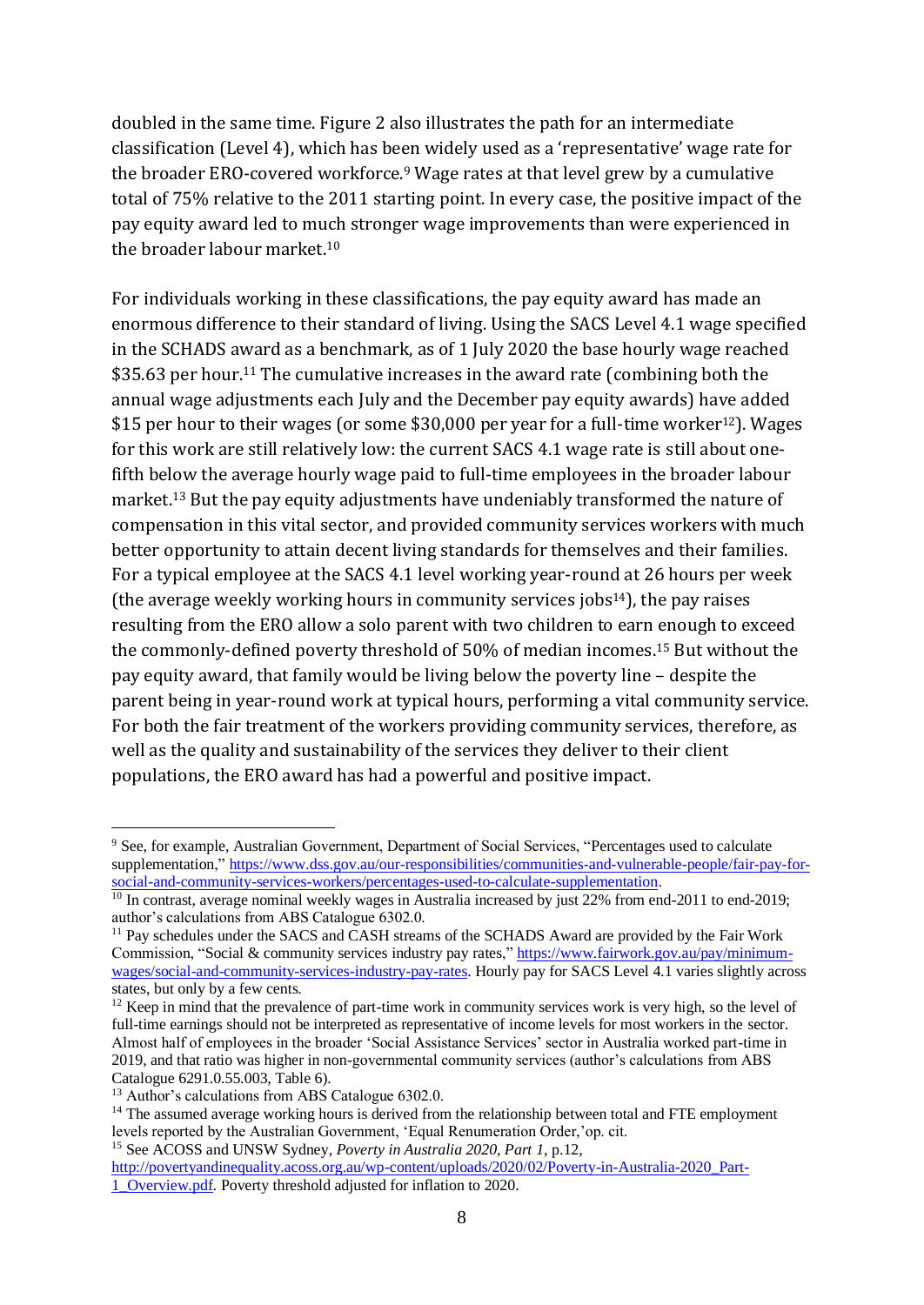# *The Consequences of Ending Pay Equity Supplement Payments*

With the final tranche of ERO wage adjustments coming into effect on 1 December 2020, the long phase-in of pay equity in community services work will finally have been completed. Only after this date will covered workers be earning wages that reflect their skills and qualifications, and the inherent challenges of the work, in comparison to longprevailing compensation levels in relevant comparator jobs in public sector organisations. In other words, as of 1 December of this year, pay equity will have finally 'arrived'.

However, the challenges of providing a sustainable fiscal basis for pay equity in the sector, to a large extent, are really just reaching their crux. The Commonwealth and state governments recognised in 2012 that achieving necessary pay equity in the sector would require incremental fiscal support, and they designed and implemented a range of special funding measures to assist community service providers in making the transition to pay equity. That support had to grow each year, because the cumulative impact of the ERO (relative to pre-2012 wage levels) became larger as the special pay adjustments were phased in. Now that the end-point of the ERO timetable is about to arrive, the need for that fiscal support continues unabated. With pay equity fully in place, the service-providing organisations will require the maintenance of that fiscal support at an equivalent scale, or else the pay equity gains achieved over the past 8 years will be jeopardised.

State governments have variously indicated that they are prepared to recognise the ongoing fiscal necessity of funding these community services at an increased rate, in light of the permanent increase in overall wage levels resulting from the ERO. Scrutiny will be required to ensure that core operating grants and other state-level funding streams to community services providers are indeed adequate to cover those incremental wage expenses. But at least the state governments have acknowledged the necessity of continued fiscal support, and most have clearly indicated their intention to provide it.

Fiscal support for pay equity for another important group of workers covered by the ERO also seems to be confirmed: disability service workers, who are also mostly paid according to the SACS wage scale, are now largely compensated on the basis of unit price arrangements regulated by the National Disability Insurance Agency. Those unit price calculations have taken the pay equity requirements arising from the ERO explicitly into account, and so in that sense the continuation of pay equity in disability services has also already been 'funded'.<sup>16</sup>

<sup>&</sup>lt;sup>16</sup> There are many issues and shortcomings with the NDIS unit pay structure, including its failure to provide for adequate overhead, training and supervision time, transportation costs, and fragmentation of work schedules; see N. Cortis et al., "Reasonable, necessary and valued: Pricing disability services for quality support and decent jobs, Social Policy Research Centre, University of New South Wales, 2017, and D. Baines et al., *Precarity and*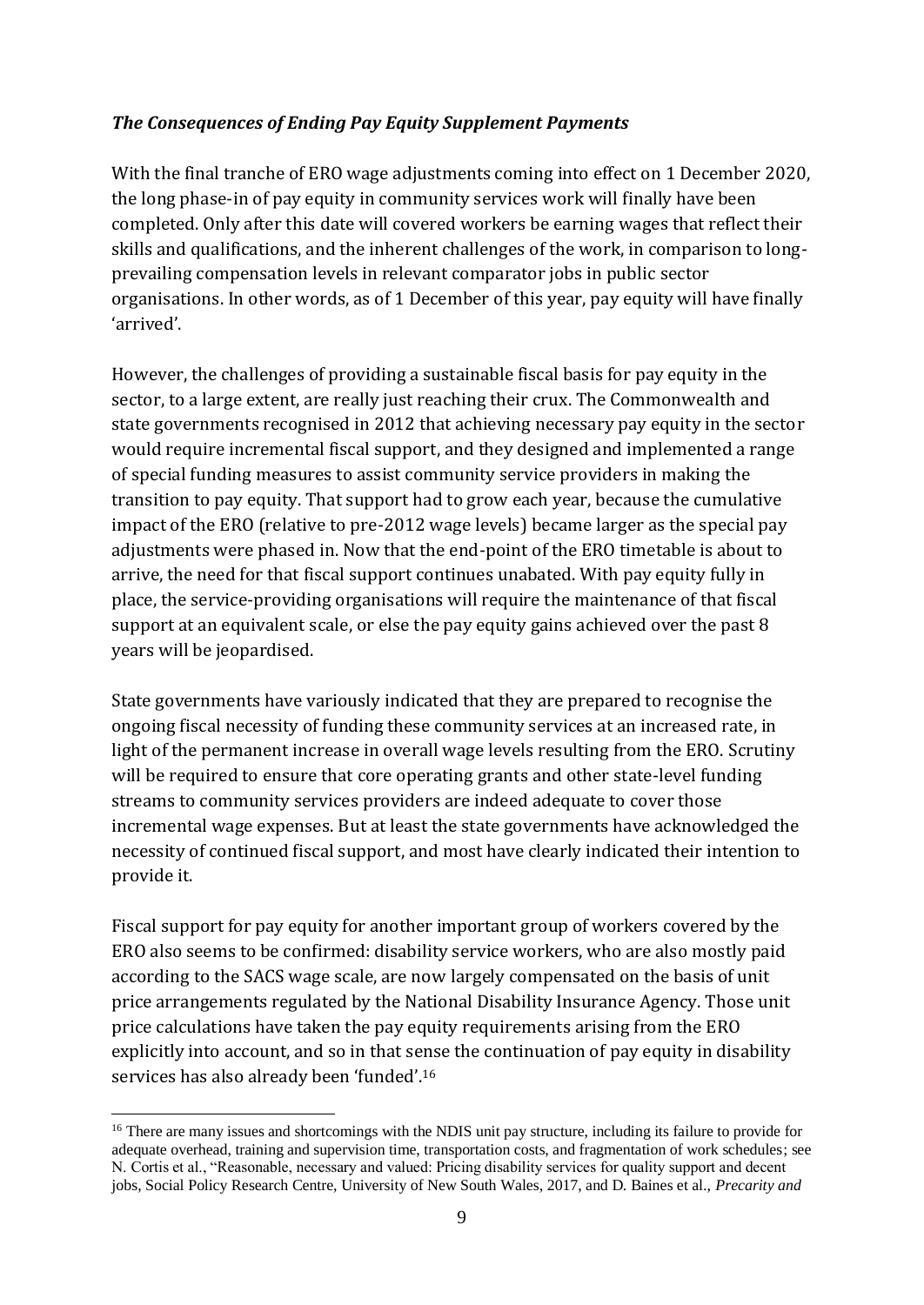At the federal level, however, the maintenance of fiscal support to ensure continued pay equity in federally-funded community services is shrouded in needless and worrying uncertainty. Federal officials have engaged in discussions and consultations about the implications of pay equity for ongoing budget requirements in community services, $17$ but have refused to confirm that necessary fiscal support will be forthcoming in the eventual 2020-21 budget (which was delayed by the COVID-19 pandemic) and other policy decisions. Specifically, the fate of the Social and Community Services Pay Equity Special Account, which is exhausting its final installment in the current fiscal year, is unknown. Without a quick and complete commitment by the federal government to continued fiscal support on a scale sufficient to provide for the ongoing costs of pay equity in the essential community services organisations it supports, it is not clear how the historic pay equity gains achieved in this sector will be sustained by organisations which depend on federal funding (whether sole federal-funded or shared federal-state funding<sup>18</sup>).

In financial year 2020-21, the Pay Equity Special Account is providing \$576.5 million in supplemental funding to federally-supported community service providers to cover the extra compensation costs arising from the ERO. That funding is delivered to hundreds of different organisations through a complex set of formulae – taking into account numerous parameters such as the share of SACS- or CASH-specified labour costs in the total budgets of each category of service, the level of wages that prevailed before the ERO came into effect,<sup>19</sup> and other factors. The amount of funding that would be required to maintain that intensity of support for pay equity will actually increase in subsequent financial years, due to increases in the overall level of wages (resulting from normal annual wage adjustments) and continuing growth in the overall level of community services employment. How will those organisations respond if instead of keeping up with normal growth in the total cost of pay equity adjustments, federal supplemental support instead disappears completely?

Several responses by community service organisations are likely, if the current federal funding for pay equity is not maintained and in fact expanded. The level of wages paid at each category of work are fixed by the SCHADS Modern Award, which (after 1 December) will fully incorporate the special pay equity adjustments specified under the ERO. Therefore, wages for a given job cannot simply be cut back to their pre-pay-equity

*Job Instability on the Frontlines of NDIS Support Work*, Centre for Future Work, 2019, for more discussion of problems with the NDIS unit price system. Without suggesting that NDIS unit prices are 'adequate', however, they have at least taken explicit account of ERO-adjusted wage levels in their funding formulae. <sup>17</sup> See Patty, op. cit.

 $18$  The afore-mentioned commitments by state governments to funding the ongoing costs of pay equity in this sector extend only to the state portion of cost-shared programs, and state governments have made it clear they will not shoulder the extra costs of continued pay equity funding for the federal component of those shared programs.

<sup>&</sup>lt;sup>19</sup> Wage awards in community services originally differed markedly across states, and hence the 'gap' that had to be closed between previous prevailing wages and the benchmarks set under the ERO also differed by state.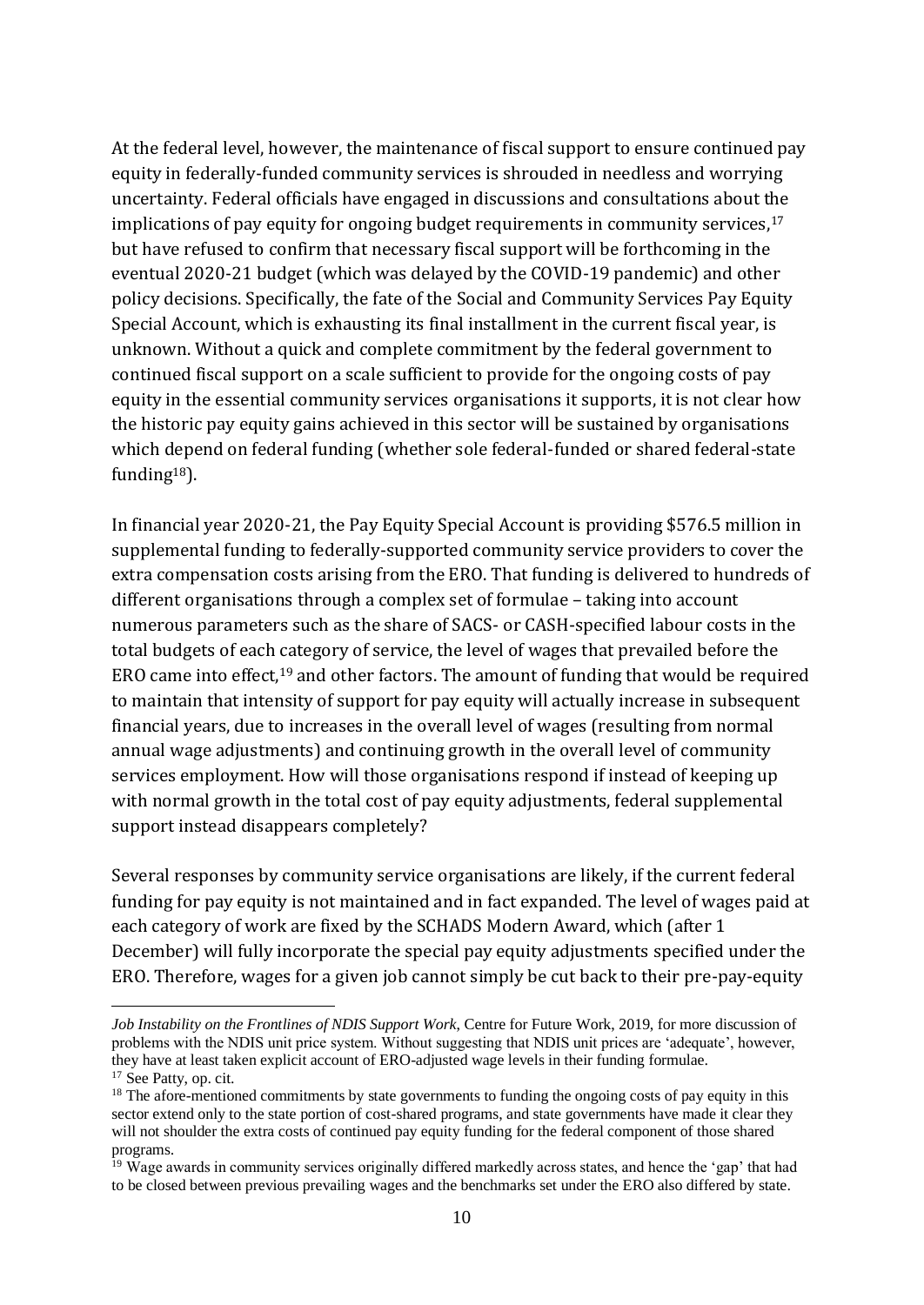levels, and in that superficial sense the pay equity adjustments cannot be 'undone'. However, community service providers do not have 'free' fiscal resources which they could simply reallocate to fill the funding gap left by the disappearance of federal pay equity funding. So, the cessation of that funding will inevitably result in contractionary measures by organisations that would undo both the spirit and the real gains of the pay equity award:

- Providers may reduce staffing levels to offset the gap in funding resulting from the end of supplemental pay equity funding. This will result in an unsustainable intensification of work for those workers remaining on staff, and a decline in the quantity and quality of services provided.
- Providers may reassign existing staff or new hires to other job classifications which provide lower wages, thus effectively undoing some of the wage gains associated with the ERO.
- Providers may cut back on other supplemental forms of compensation and labour costs (including training time and allowances, supervision and group work time, and other benefits and entitlements), also undermining effective total compensation and/or leading to an intensification and deterioration in the quality of these jobs.

Concerning evidence regarding the likely response of service providers to the disappearance of supplemental pay equity funding was provided by an important study published by the Social Policy Research Centre at UNSW.<sup>20</sup> This research surveyed some 1450 community service workers in NSW (including over 400 managers and directors) to ascertain the importance of supplemental pay equity funding to their respective organisations, and the likely effects of the end of that funding. Over half of the surveyed organisations confirmed they receive pay equity supplemental funding from at least one level of government,<sup>21</sup> with both state and federal supplements being widely received across the sector. The loss of those supplements was predicted to have many cascading impacts on service delivery, including:

- Reduced staff levels and redundancies.
- Further difficulties attracting new staff to the sector (since wage levels are relatively low, and job insecurity prevalent, staff recruitment and retention is already a major challenge for the sector).
- Cutbacks in the quantity and quality of services delivered.

As one agency CEO put it bluntly, in response to the survey:

<sup>20</sup> Natasha Cortis and Megan Blaxland, Challenges for Australia's Community Sector: ERO Supplementation, Social Policy Research Centre, UNSW, 2020.

<sup>&</sup>lt;sup>21</sup> Another significant share of respondents did not know if they received supplemental pay equity funding.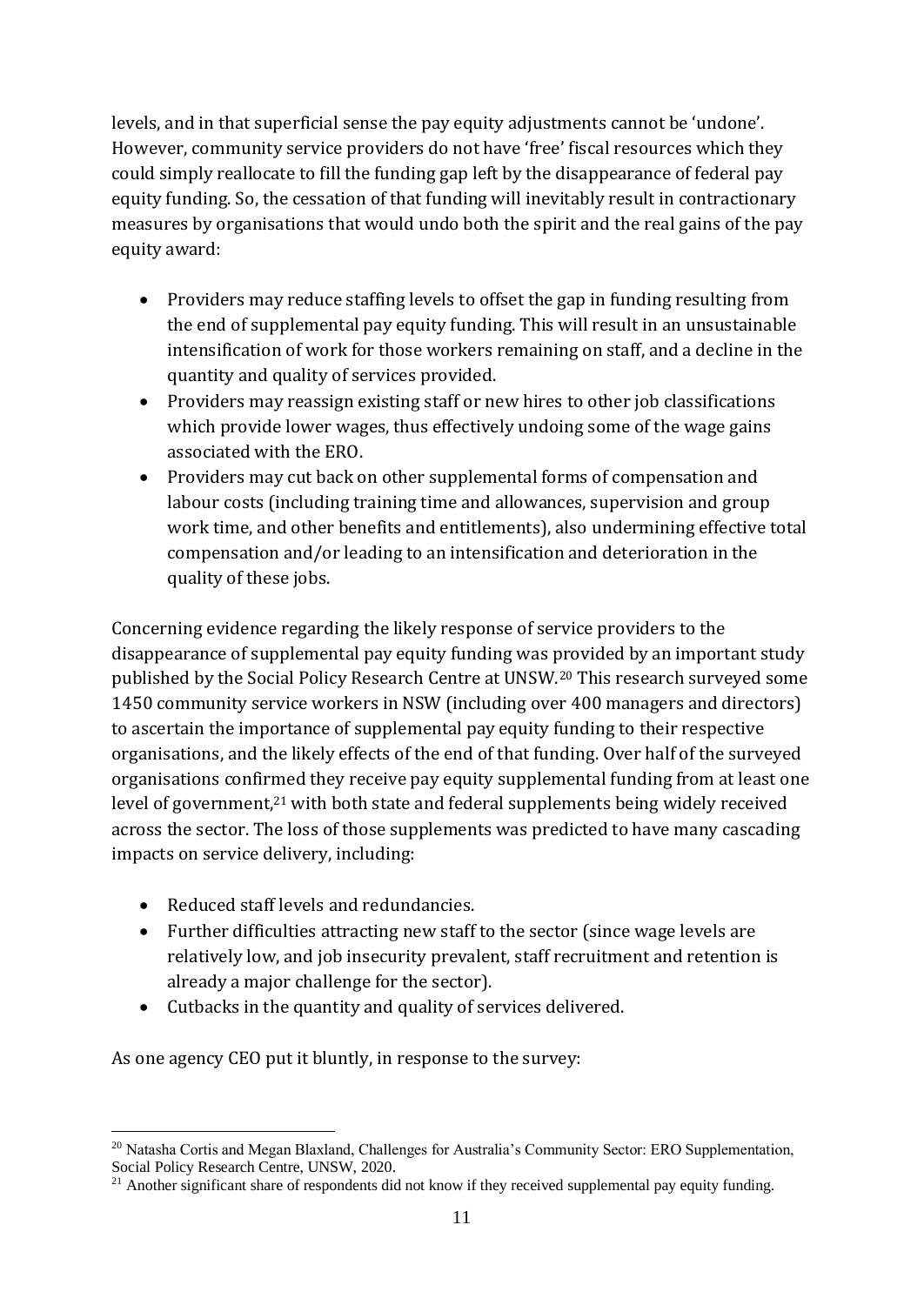"The impact on our organisations will be staff reduction, reduced service provision and ultimately less clients able to access the service." (Cortis and Blaxland, p.9)

A final consequence predicted by respondents to the UNSW survey is especially painful in light of the laudable goals, and impressive achievements, of pay equity reform in community services. Program directors and managers reported that the loss of supplemental funding would directly undermine their efforts to strengthen and extend gender equity within their organisations. In addition to the important adjustments to pay levels required by the ERO (and concretised in the SCHADS Award), these organisations undertake various complementary measures to strengthen other dimensions of gender equity in their workplace: including recruiting more women, training and promoting women into more senior roles, implementing family-friendly rosters and other arrangements, and more. In this way, by precipitating a broader crisis in the financial stability of community service providers, the end of federal pay equity supplements would have a very negative impact on broader progress toward a more equitable, sustainable community service sector.

# *Modeling the Wage and Employment Impacts of Ending Pay Equity Supplements*

This section provides summary estimates of the likely impact of the end of federal pay equity supplements on employment and wages in the community services sector. We begin by estimating the current number of workers in positions covered by ERO pay equity provisions. As noted above, it was initially estimated (in 2011) that the award would apply to approximately 153,000 workers (or 93,000 full-time equivalents).<sup>22</sup> As illustrated in Figure 1, employment in these services has increased substantially since the ERO began to be implemented. Between 2011 and early 2020, total employment in 'Social Assistance Services' increased by 58%. Employment in two key occupational groupings associated with that work (health and welfare support workers, and carers and aides) increased by over 40% in the same period. We will assume a midpoint estimate of 50% growth in ERO-covered positions since 2011, implying a current covered workforce of close to 230,000 workers (or 140,000 in FTE terms).

Recall that disability support workers under the NDIS are now funded according to a different funding model: through unit prices for defined services, financed through the federal-state NDIS arrangements. So while those workers are covered by the pay equity provisions of the ERO, funding for the resulting increase in labour costs is now delivered through NDIS channels, and those jobs should therefore be unaffected by the continuation or withdrawal of federal pay equity supplements. The workforce associated with disability services provision was estimated at 68,700 positions by

<sup>&</sup>lt;sup>22</sup> See Australian Government, "Equal Remuneration Case, Australian Government Submission," op. cit.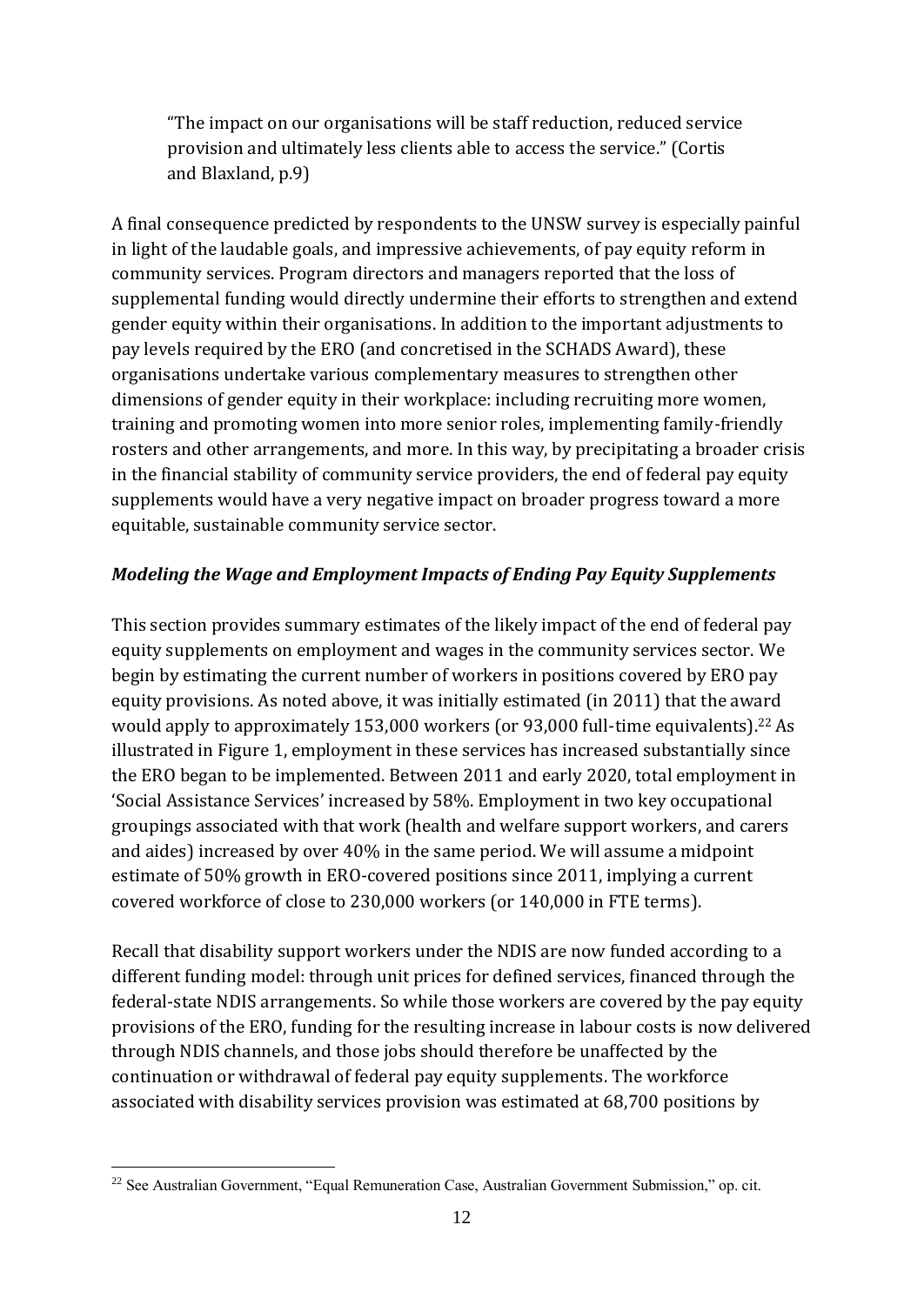Productivity Commission research in 2011.<sup>23</sup> While no formal data on the size of the workforce currently employed in disability service provision are available, various sources (including the Productivity Commission itself<sup>24</sup>) expect the disability support workforce to double in size in the course of the full roll-out of the NDIS. As of end-2019, the NDIS had enrolled 340,000 participants, $25$  and hence is about two-thirds of the way toward final expected coverage of 500,000 participants. We therefore estimate current NDIS-related employment equal to just under 115,000 positions: the 2011 starting point (nearly 70,000) plus two-thirds of the new positions expected in the course of full roll-out of the new system. This estimate is equivalent to one-half of our estimated current number of ERO-covered workers (230,000).

Of the remaining workforce of non-disability community service workers (just under 115,000), we assume that half work in positions that are wholly or partially dependent on federal funding.<sup>26</sup> This suggests that at present there are around 57,400 community service workers working in positions that depend on continued federal pay equity support – and whose future job and income security is thus contingent on the renewal and maintenance of supplements for pay equity provisions.

Average earnings among this workforce are estimated as follows. We use the SACS 4.1 pay grade as a benchmark for typical earnings (following the practice of previous studies, as discussed above), equal to \$35.63 as of 1 July 2020. (That will increase further by over \$1 per hour with the final ERO adjustment on 1 December.) Assuming an average of 26 hours worked per week, average annual income for Level 4.1 workers is thus approximately \$48,000 per year. Across the estimated population of federallyfunded community service workers, therefore, this implies aggregate labour compensation of around \$2.75 billion.

The supplemental financial support provided by the Commonwealth government through the Social and Community Services Pay Equity Special Account (equal to \$576.5 million in the current financial year) therefore accounts for 21% of estimated total compensation in federally-supported community service organisations. What will occur if that funding is not sustained in subsequent years? Inevitably, organisations will be forced to effectively cut employment levels (and hence service provision) and/or to cut the effective wages of employees funded through the program. While minimum wages for each classification are set by the terms of the SCHADS award, and hence cannot be

<sup>&</sup>lt;sup>23</sup> Productivity Commission, Disability Care and Support: Productivity Commission Inquiry Report Volume 2, 2011, [https://www.pc.gov.au/inquiries/completed/disability-support/report/disability-support-volume2.pdf,](https://www.pc.gov.au/inquiries/completed/disability-support/report/disability-support-volume2.pdf) p. 694.

<sup>&</sup>lt;sup>24</sup> See Productivity Commission, "National Disability Insurance Scheme (NDIS) – Costs", 2017, [https://www.pc.gov.au/inquiries/completed/ndiscosts/report,](https://www.pc.gov.au/inquiries/completed/ndiscosts/report) p. 323.

<sup>25</sup> National Disability Insurance Agency, *The NDIS Market*, 31 December 2019, [file:///C:/Users/jims/Downloads/201912%20-%20The%20NDIS%20Market%20PDF.pdf.](file:///C:/Users/jims/Downloads/201912%20-%20The%20NDIS%20Market%20PDF.pdf)

 $\frac{26}{10}$  This is broadly consistent with the survey results reported by Cortis and Blaxland, op. cit.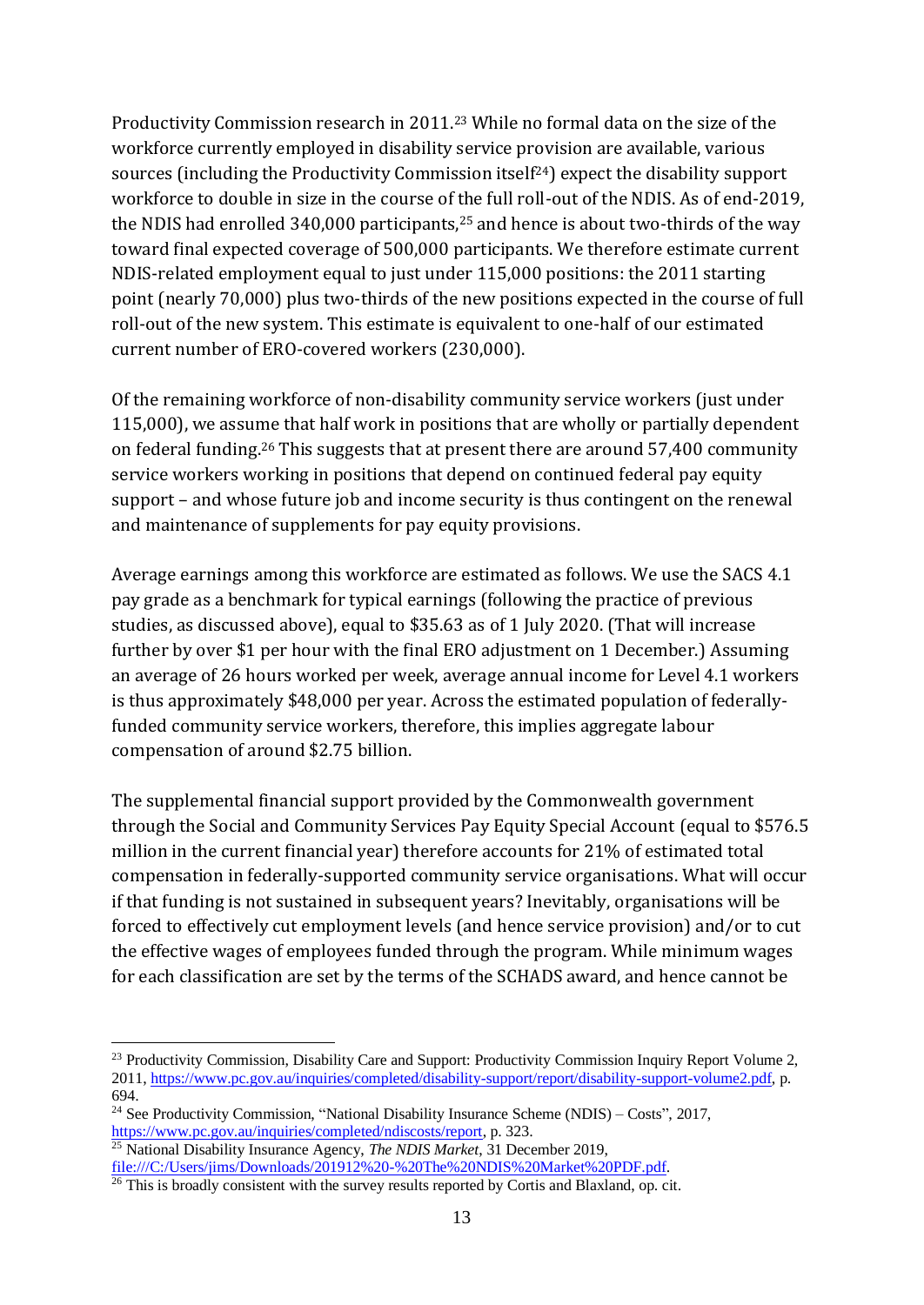directly reduced, there are other strategies which service organisations may follow to reduce effective compensation levels. These strategies include:

- Reallocating workers to other job titles and wage classifications with lower wage levels. This could occur by directly transferring employees to different classifications, or by downsizing existing staff levels and then hiring new workers into lower-paid positions.
- Reducing or canceling various supplemental forms of compensation, including allowances, training funds, and other entitlements.
- Outsourcing or restructuring employment to nominally independent contractors or other external positions, in order to avoid minimum compensation provisions of the SCHADS award (since those workers would no longer be formally engaged as 'employees').

If the full brunt of lost federal pay equity supplements was experienced through reduced staffing levels, then the failure to renew those supplements would result in the elimination of almost 12,000 jobs – or over one-fifth of the current estimated workforce in federally-supported non-disability community service organisations. Alternatively, if the full impact of lost federal funding were experienced via reduced effective wage levels, wages paid in these organisations would decline by an average of close to \$7.50 per hour. For full-time workers, that would result in a reduction in annual incomes of almost \$15,000 per worker. For people working at the average number of hours (26 hours per week), that produces a decline in annual incomes of over \$10,000.

In real practice, the loss of federal pay equity supplements will likely produce some combination of job losses and reductions in effective compensation. And regardless of whether the pain is experienced via job losses or wage cuts, the damage will be severe. The goals of improving the fairness and sustainability of work in this vital sector, where jobs have been historically undervalued by virtue of the feminisation of most positions, will be jeopardised. And the impressive progress toward pay equity that has been achieved as a result of the ERO will inevitably begin to be rolled back.

Without doubt, the impact will be particularly painful in regional communities, which typically experience higher unemployment and underemployment, and are already hard-pressed to recover from other recent and ongoing disasters (like the bushfires) and try to replace jobs lost from traditional industries. In these communities, the opportunity cost of losing fairly-paid jobs in community services, provided largely by organisations relying upon federally funded pay equity supplements, would be severe. 27

<sup>27</sup> See *The Future of Regional Jobs*, Regional Australia Institute, April 2019, http://www.regionalaustralia.org.au/home/quarterly-regional-jobs-update/.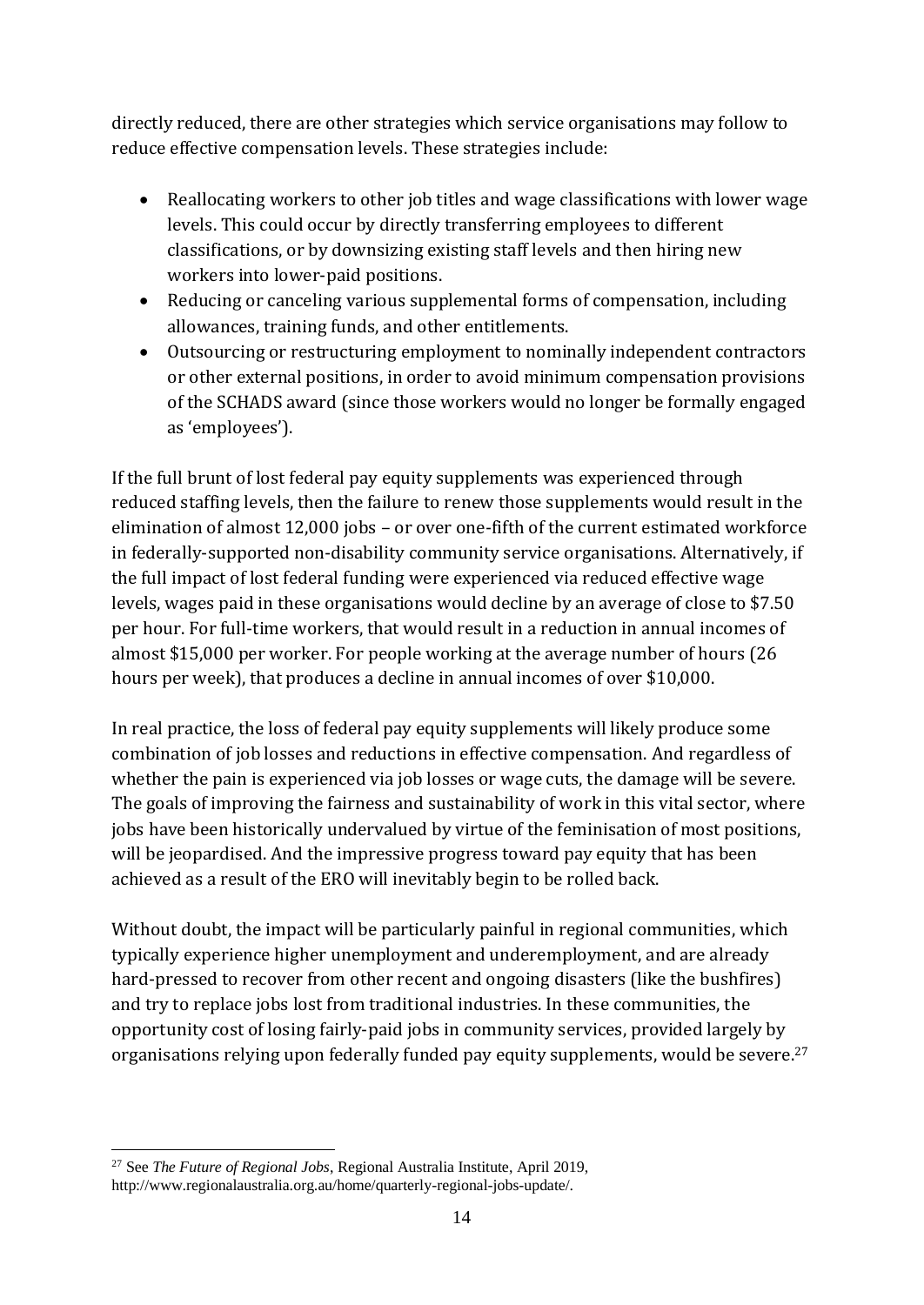### *Macroeconomic Side-Effects of Job and Pay Cuts*

It goes without saying that this is precisely the wrong moment in Australia's economic history to be eliminating 12,000 jobs or cutting the effective wages of modestly-paid workers by over 20%. Australia's economy is locked in the worst downturn it has experienced since the Great Depression of the 1930s, as a result of the COVID-19 pandemic and resulting restrictions on movement, work and activity. As of July 2020, official unemployment had surged to over 1 million Australians (the highest in history). The official unemployment rate hit 7.5% – but that figure does not tell the full story. Counting Australians who were technically 'employed' but not working (due to health restrictions or lack of business), and those who wanted to work but were not 'actively seeking' work (and hence excluded from the official measure of unemployment<sup>28</sup>), a better measure of effective unemployment is closer to 20%. The recovery of Australia's economy from this health and economic catastrophe will take many years. The course of recovery is highly uncertain given both the possibility of future waves of infection, and the negative spillover effects of the current recession on future spending and hiring decisions, reinforced by ongoing drought and the onset of the next bushfire season.

In this context, the failure by the Commonwealth government to support the wage and employment gains which have been achieved in community services organisations would be a needless self-inflicted wound. Australia's economic recovery will need all the jobs, and all the support for household incomes, that government can possibly provide. Failure to sustain fiscal support for pay equity awards would inevitably translate into spillover impacts on household finances and consumer spending, thus exacerbating the current macroeconomic crisis.

Consider that on average in Australia, consumers spend two-thirds of their incremental income on final consumption spending (after deducting taxes and personal savings).<sup>29</sup> Expenditure in Australia encompasses an average import penetration ratio of just over 20%: that is, one dollar of every five is spent on imported goods and services.<sup>30</sup> This implies that around 50 cents of each dollar in incremental income is spent on Australian-made goods and services.<sup>31</sup>

Therefore, the \$576.5 million in incremental pay equity financing, channelled directly into the wages of community services workers, translates into approximately \$300 million in incremental consumer spending on Australian-made goods and services. On the basis of average employment ratios across the whole range of produced goods and services, this supports an additional 2,000 jobs in the full range of consumer product

<sup>&</sup>lt;sup>28</sup> It is self-evidently impossible to be 'actively seeking work', as per the ABS definition of unemployed, when health restrictions prevent people from leaving their homes.

<sup>29</sup> Author's calculations from ABS Catalogue 5206.0, Table 20.

<sup>&</sup>lt;sup>30</sup> Author's calculations from ABS Catalogue 5206.0, Table 3.

<sup>&</sup>lt;sup>31</sup> More precisely, 79% (domestic expenditure share) of 67% (average expenditure propensity) equals 53% (average propensity to spend on domestic production).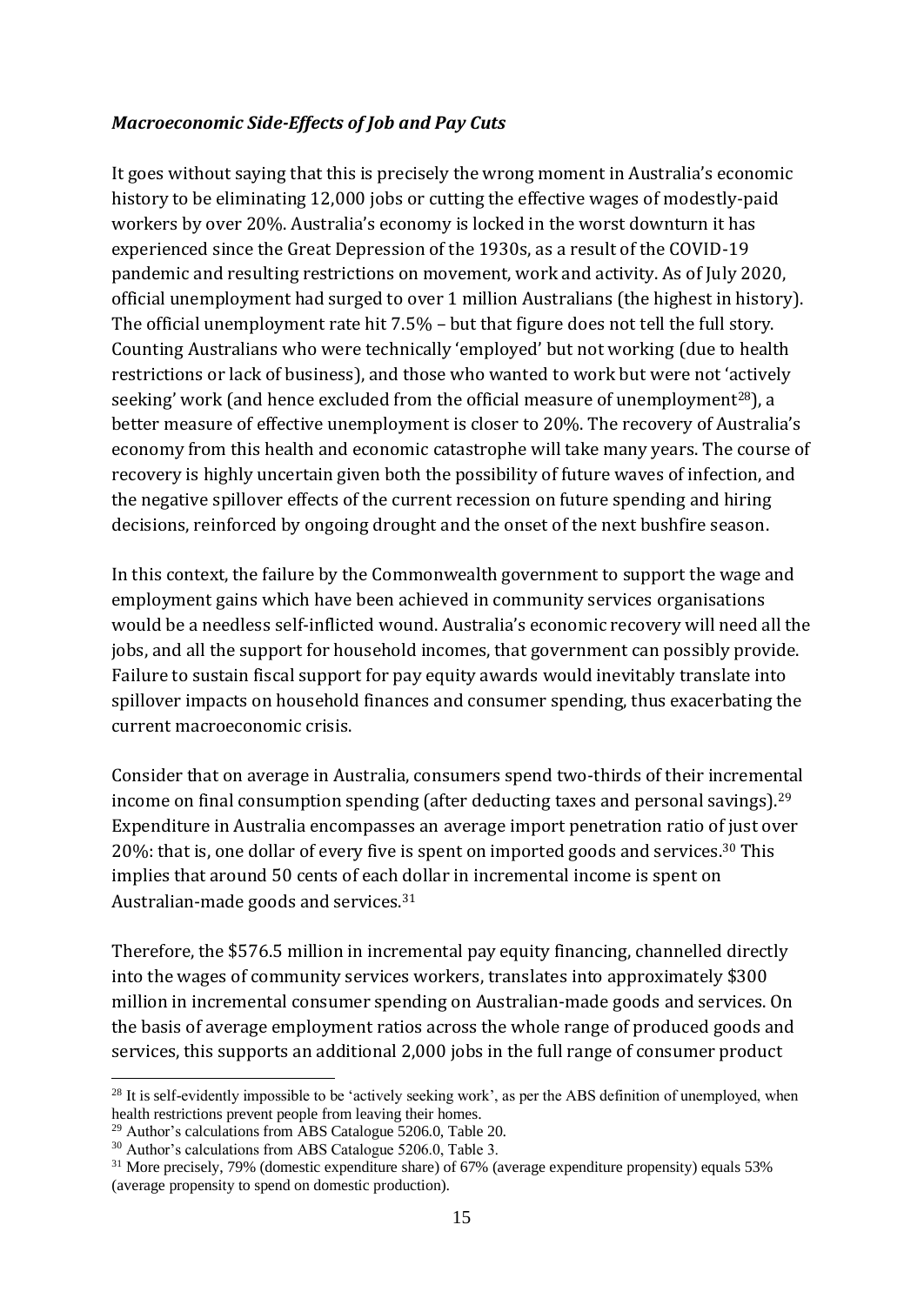and service industries. Cuts in total labour compensation in this sector resulting from the cancellation of federal pay equity support (likely effected through some combination of staff reductions and wage cuts) would thus exact a painful toll on employment and wages in other industries – in addition to the direct damage done within community services organisations.

# *Australia's Halting Progress to Pay Equity*

A systematic and structural gap in incomes between men and women continues to be a major economic and social problem in Australia, holding back millions of women workers from full recognition of their productivity and work effort, and undermining family financial well-being, gender equality, and macroeconomic performance. Progress toward reducing the gender pay gap has occurred, but it has been slow and uneven. The persistence of the broader gender pay gap in the overall labour market makes it all the more essential that the important gains toward pay equity achieved in the community services sector be protected and maintained through adequate fiscal support from government.



**Figure 3. Measures of Gender Pay Inequality, November 2019**

*Source: Author's calculations from ABS Catalogue 6302.0, Tables 10A-10F.*

There are several different methodologies for measuring the gender pay gap. The most commonly-cited (but somewhat misleading) approach is to compare weekly ordinarytime earnings for men and women in full-time work. Some argue that this focuses the measurement of the pay gap on a 'pure' gender effect, after controlling for other factors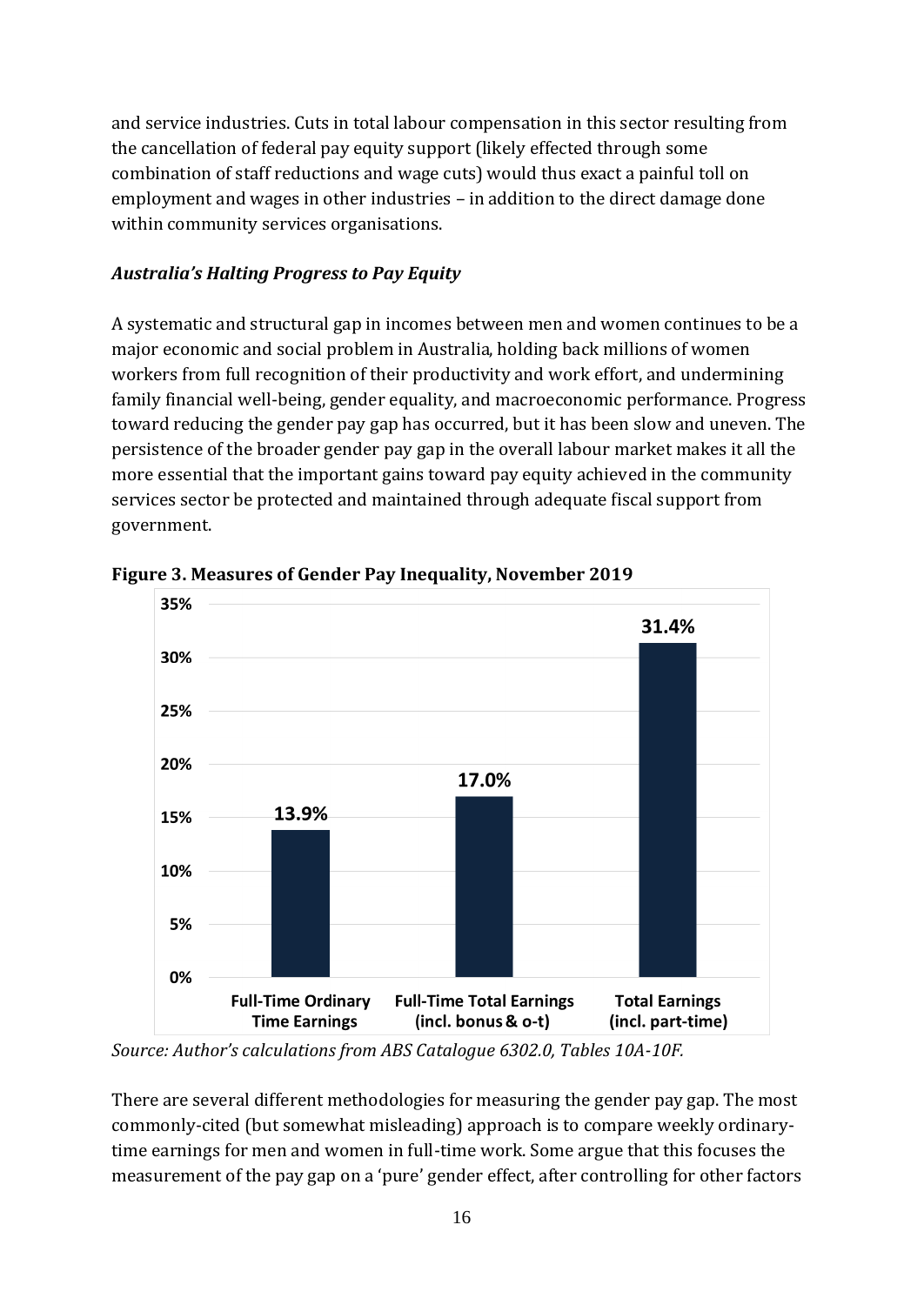such as the incidence of part-time work or access to overtime hours and bonuses. By that measure, women earned 14% less than men at the end of 2019 (see Figure 3). The pay gap by that measure has narrowed gradually by some 3.5 percentage points over the previous decade.

However, that common measure understates the true extent of gender pay inequality in Australia by a considerable margin. Firstly, it excludes the impact of additional pay, such as overtime earnings and bonuses. On average men receive larger amounts of this additional income, for various reasons: including greater ability to work longer hours, and other factors that are clearly related to gender inequality in the workplace and at home. If those additional sources of income are included, then the gender pay gap for full-time workers rises to 17%. Even worse, by excluding the differential effects of parttime work from the calculation, the common ordinary-full-time approach to measuring the pay gap misses the fact that women are far more likely to be employed in part-time work than men. This, too, clearly reflects gender inequality at home and at work: in particular, the lack of access to quality, affordable child care and early child education prevents many families from having both parents work full-time, and it is most often the mother who works part-time as a result. This is clearly an important dimension of gender pay inequality that should be considered in any complete analysis. If we extend the analysis to all workers (not just full-time workers), then the estimated gender pay gap more than doubles: to 31.4% as of late 2019. By those alternative measures, too, the gap has slowly narrowed over the past decade (by about 4 percentage points) – but it is still painfully large and unfair.

The special pay equity adjustments attained under the ERO for community service workers have made an important contribution to Australia's progress in reducing the gender pay gap. Indeed, the impact of the ERO is even visible in aggregate data on gender inequality. Table 1 provides a sectoral breakdown of the gender pay gap, using the conventional measure (full-time ordinary time earnings). There is bad news and good news regarding the gender pay gap in the broad health care and social assistance sector (the sector which encompasses most of the community services included in the scope of the ERO). The bad news is that this broad sector still demonstrates the largest gender pay gap of any major sector in Australia's economy. This is because women are concentrated in the lower-paid occupations within health and social services – including female-dominated positions in community services provision. (As noted above, women account for about 80% of all workers in the services covered by the ERO award.) Men, in contrast, are more likely to work in higher-paid jobs within the sector: including professional, management, and skilled trades roles. As of end-2019, women in full-time jobs in the health and social assistance sector earned 22% less than men: a larger gap than for any other sector. By the alternative measures explained above, the gap is even larger: 24% measured by all earnings for full-time workers, and 29% measured by total weekly earnings (including part-time workers).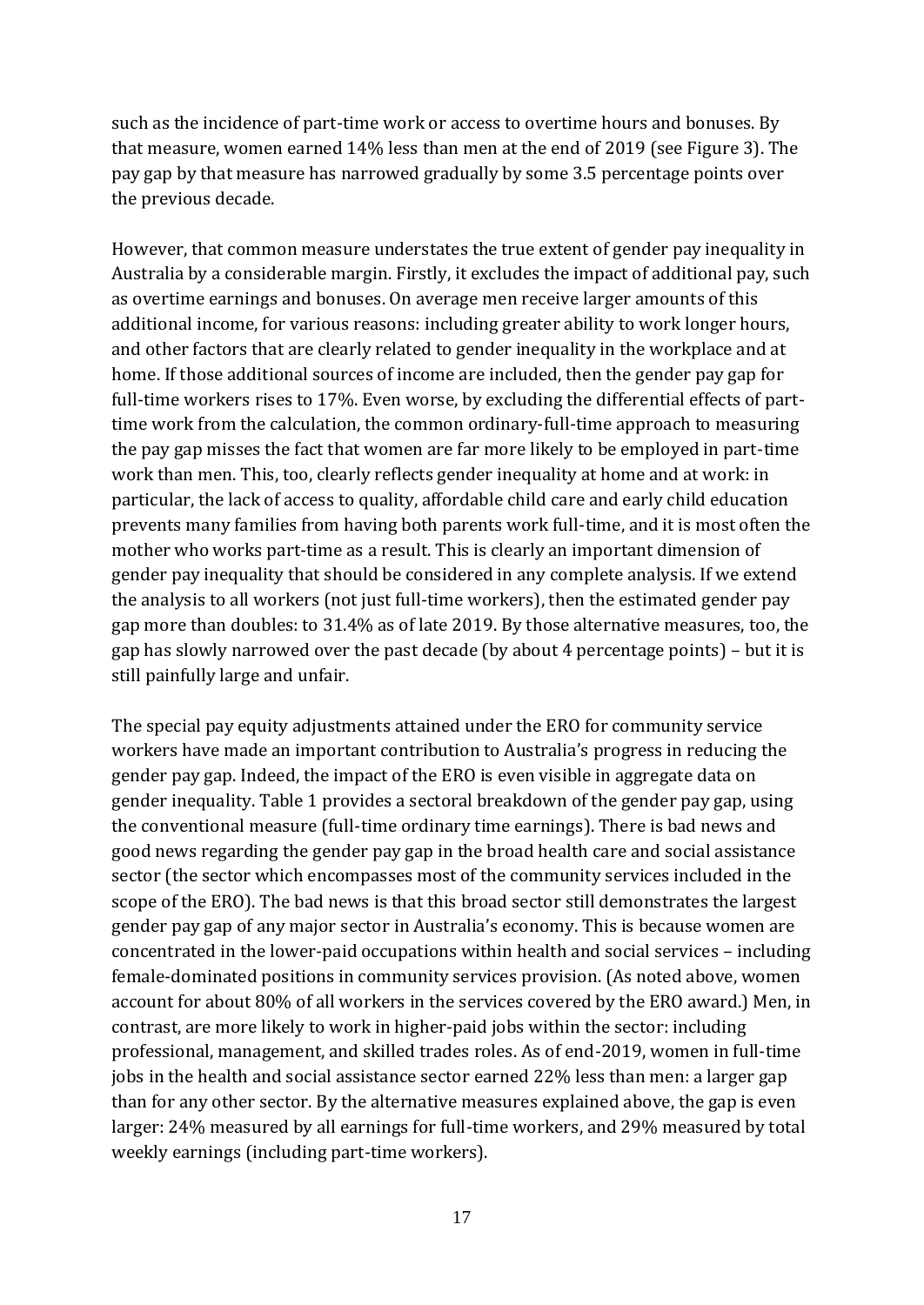The good news from the sectoral decomposition of the gender pay gap, however, is that more progress has been made toward closing the gender pay gap in health and social assistance workplaces than in any other part of the economy. Measured by any of the three indicators outlined above, the gender pay gap narrowed by 10 percentage points in health and social service jobs over the last decade. That's more than any other sector. About one-tenth of the broader health care and social assistance workforce is covered by the ERO affecting community services. There is no doubt that the significant reductions in gender pay inequity arising from that award have contributed to the economy-leading progress toward fair pay that has been recorded in the broader health and social services sector. At the same time, the persistence of the gender pay gap – in the broader economy, and most acutely in social services work – make it vital that these past gains be protected and supported.

| <b>Table 1</b>                                                                                                                                |                                     |                                             |
|-----------------------------------------------------------------------------------------------------------------------------------------------|-------------------------------------|---------------------------------------------|
| <b>Gender Pay Gap by Sector</b>                                                                                                               |                                     |                                             |
| <b>Sector</b>                                                                                                                                 | <b>Gender Pay Gap</b><br>(Nov.2019) | <b>Narrowing of Gap</b><br>(since May 2010) |
| Health & Soc.Assist.                                                                                                                          | 22.3%                               | 10.3%                                       |
| Finance                                                                                                                                       | 22.2%                               | 9.4%                                        |
| Pro. & Technical                                                                                                                              | 22.1%                               | 4.4%                                        |
| Rental                                                                                                                                        | 18.2%                               | 6.9%                                        |
| Construction                                                                                                                                  | 17.5%                               | 1.1%                                        |
| Info. & Telecom.                                                                                                                              | 17.2%                               | 2.4%                                        |
| Private Admin.                                                                                                                                | 16.4%                               | $-0.4%$                                     |
| Wholesale                                                                                                                                     | 16.2%                               | 3.2%                                        |
| Transport                                                                                                                                     | 15.9%                               | $-6.6%$                                     |
| Arts & Rec.                                                                                                                                   | 14.5%                               | 2.4%                                        |
| Mining                                                                                                                                        | 13.7%                               | 7.6%                                        |
| Education                                                                                                                                     | 12.0%                               | $-2.7%$                                     |
| <b>Utilities</b>                                                                                                                              | 10.7%                               | 2.8%                                        |
| Manufacturing                                                                                                                                 | 10.3%                               | 8.7%                                        |
| Retail                                                                                                                                        | 8.5%                                | $-1.7%$                                     |
| Hospitality                                                                                                                                   | 8.2%                                | 0.2%                                        |
| Public Admin.                                                                                                                                 | 5.7%                                | 1.8%                                        |
| <b>Other Services</b>                                                                                                                         | 4.1%                                | 7.2%                                        |
| <b>Total Economy</b>                                                                                                                          | 13.9%                               | 3.5%                                        |
| Source: Author's calculations from ABS Catalogue 6302.0, Tables 10A and<br>10D. Compares weekly ordinary-time earnings for full-time workers. |                                     |                                             |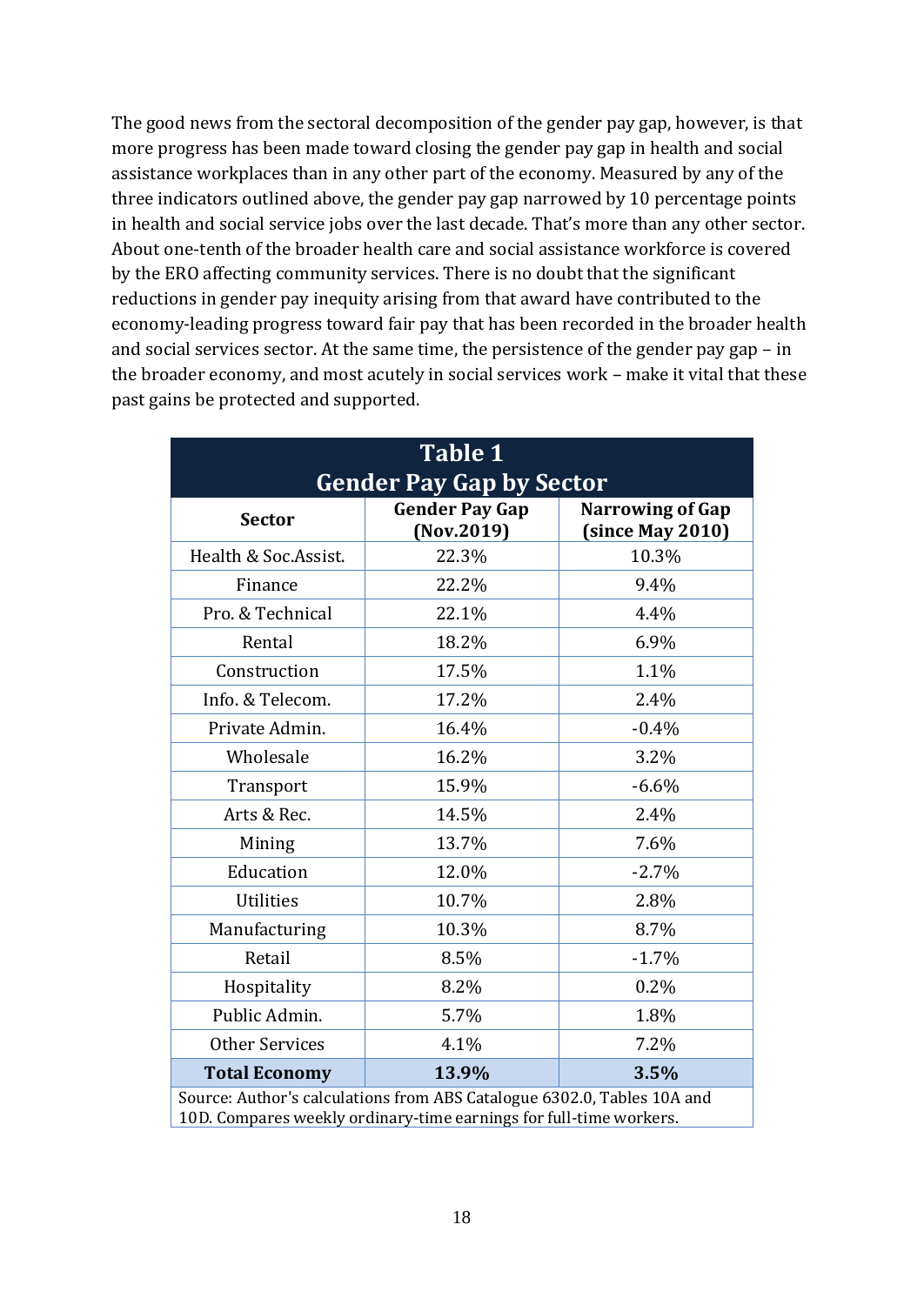# *Conclusion*

The implementation of pay equity in a wide range of community services in Australia is reaching its culmination this year, following years of research, advocacy, policy innovation and phased implementation. The 2012 ERO has had a transformative impact on earnings in these positions, and more broadly on the value and legitimacy with which these vital jobs are treated. Significant increases in compensation for the mostlyfemale workforce in these industries have allowed workers to attain a more reasonable standard of living; for some it has lifted them and their families out of poverty. The pay equity reforms have also made a noticeable difference to overall progress in reducing the gender pay gap in Australia; specifically, the broader health and social services sector (within which most of these funded services are included) has demonstrated the fastest progress toward pay equity in the period since the ERO was promulgated, of any industry in Australia's economy.

The achievements of this innovative and important reform are thus undeniable: for the workers, for the clients and populations they serve, and for the broader goal of gender equality. However, those achievements will undoubtedly be thrown into question unless the Commonwealth government quickly confirms its commitment to maintaining financial support for pay equity in the organisations and services which it funds. There are also very clear implications for the country's recovery from recent natural disasters and the current recession, particularly in regional Australia. The schedule of supplemental financing which was announced to facilitate the sector's adjustment to pay equity is concluding this year.

The most appropriate response by the Commonwealth government would be to increase core budgets for all of the community services it funds, to reflect the 'new normal' of pay equity. Since the ERO will be fully implemented as of 1 December, and the wage benchmarks it established will now continue as part of the normal schedule of wage classifications defined in the SCHADS Award, ongoing base funding for these services and organisations should reflect the new level of wages as a normal cost of operation. There should thus be a permanent 'step up' in the level of core funding for these services from the Commonwealth government. Alternatively, the government must extend and expand supplemental funding flows which were initially intended as a transition measure.

The amount of pay equity supplementation would need to increase beyond the \$576.5 million allocated in financial year 2020-21, to reflect both the continuing increase in base wage levels (which will rise this year by 1.75% as per the Fair Work Commission's recent minimum wage decision) and the continuing growth of total employment in this